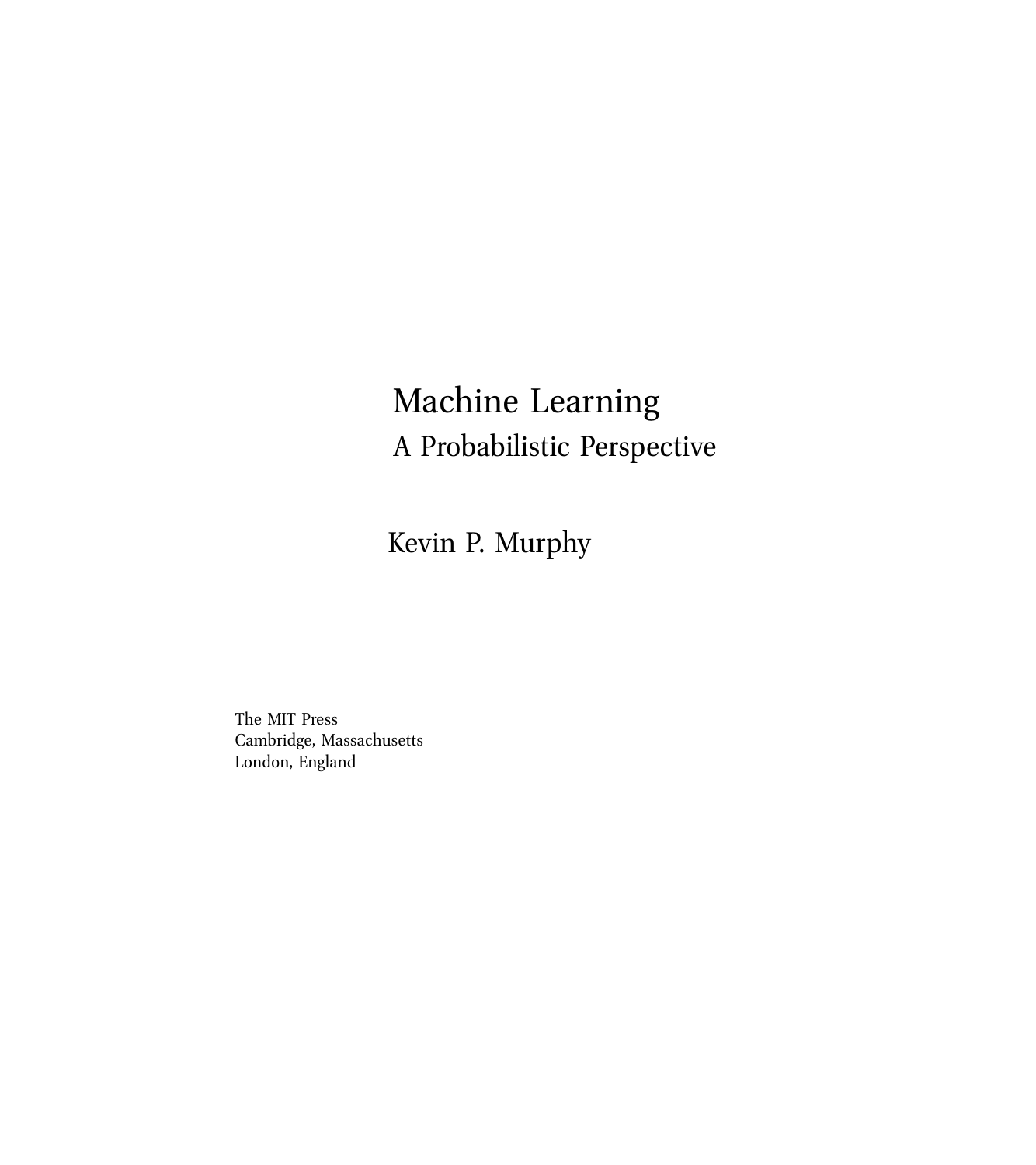#### © 2012 Massachusetts Institute of Technology

All rights reserved. No part of this book may be reproduced in any form by any electronic or mechanical means (including photocopying, recording, or information storage and retrieval) without permission in writing from the publisher.

For information about special quantity discounts, please email special\_sales@mitpress.mit.edu

This book was set in the EIFX programming language by the author. Printed and bound in the United States of America.

Library of Congress Cataloging-in-Publication Information

Murphy, Kevin P. Machine learning : a probabilistic perspective / Kevin P. Murphy. p. cm. — (Adaptive computation and machine learning series) Includes bibliographical references and index. ISBN 978-0-262-01802-9 (hardcover : alk. paper) 1. Machine learning. 2. Probabilities. I. Title. Q325.5.M87 2012 006.3'1—dc23 2012004558

10 9 8 7 6 5 4 3 2 1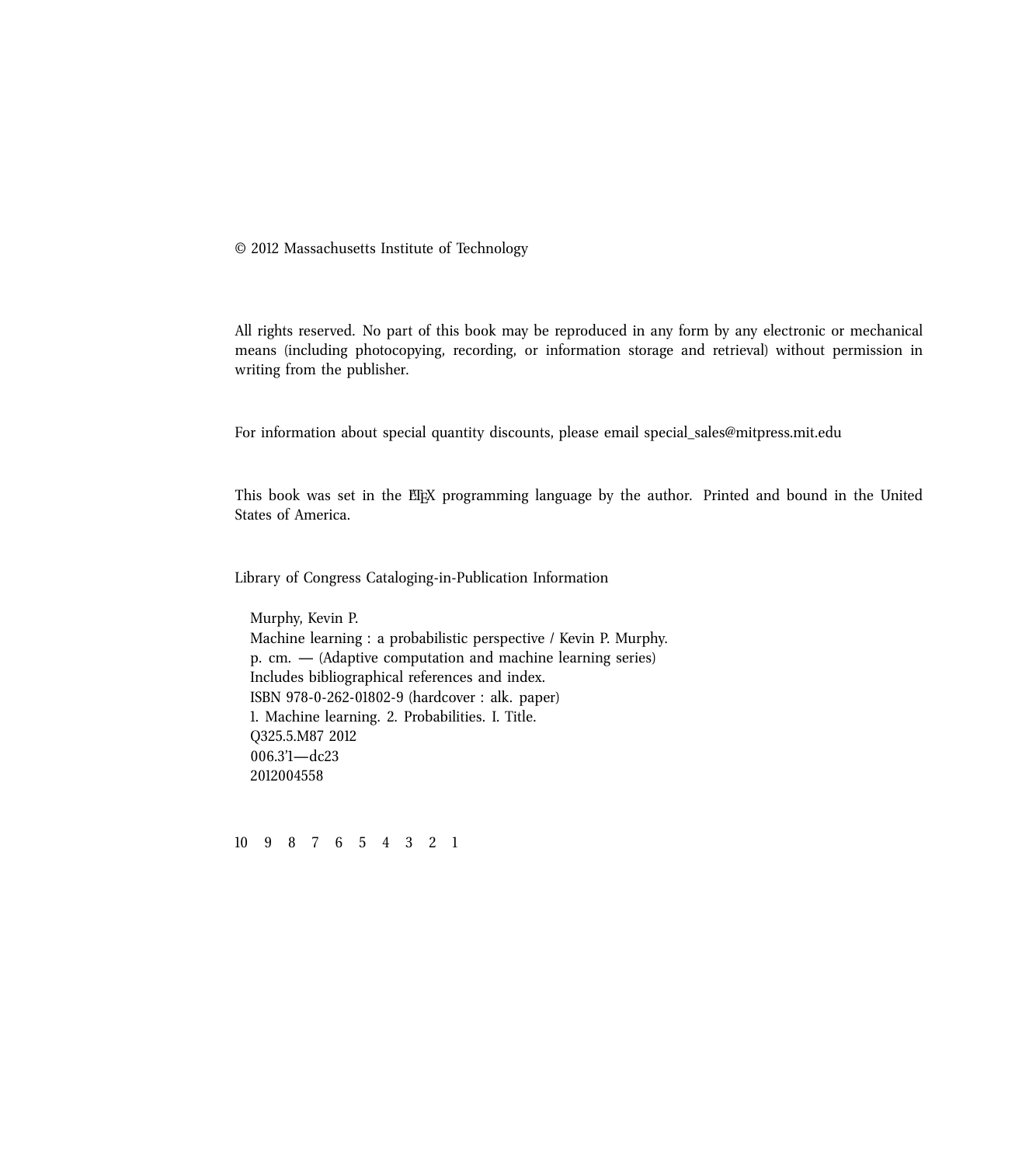This book is dedicated to Alessandro, Michael and Stefano, and to the memory of Gerard Joseph Murphy.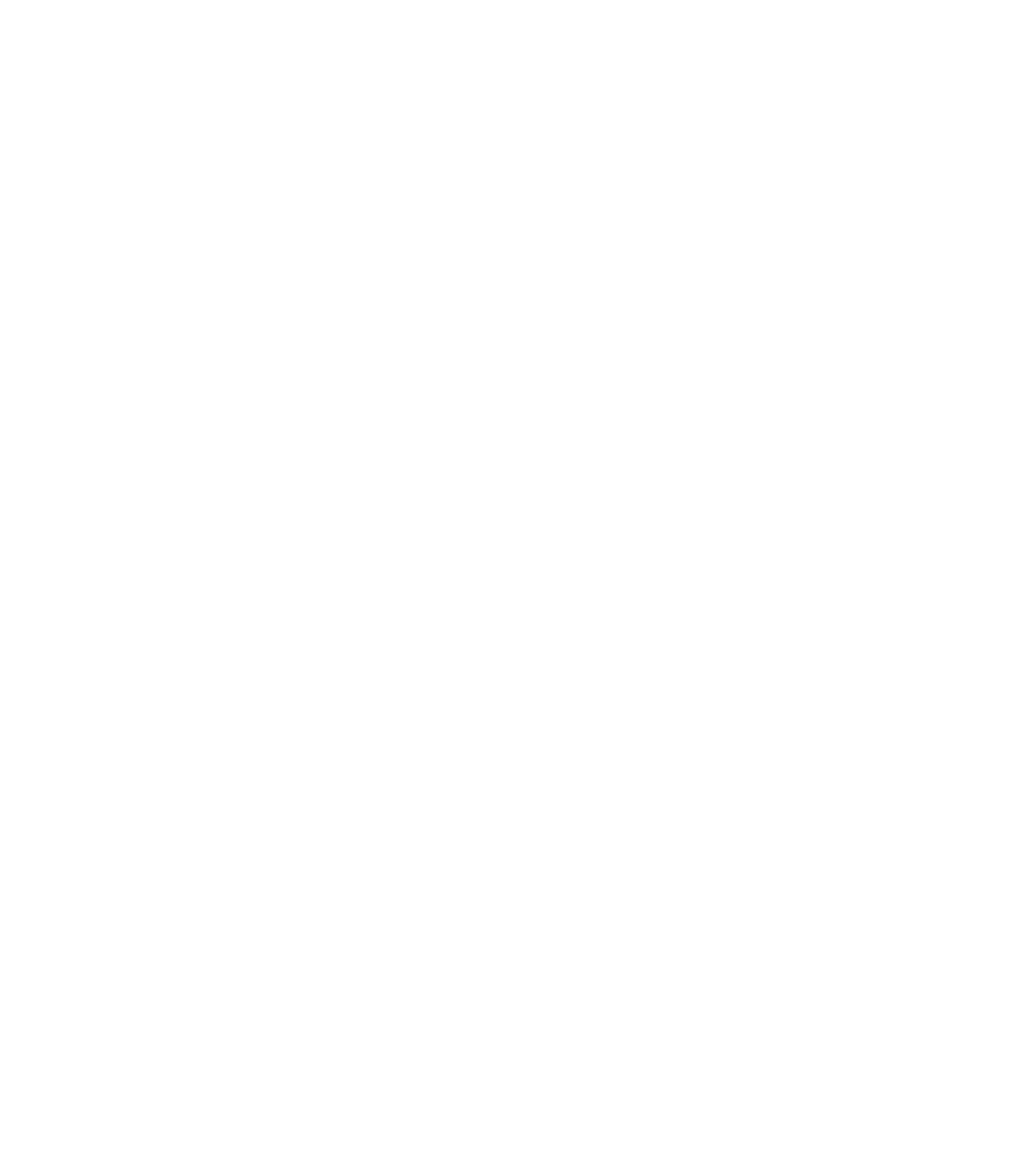# *Contents*

#### *Preface* **xxvii**

# *1 Introduction* **1**

- 1.1 Machine learning: what and why? 1
	- 1.1.1 Types of machine learning 2
- 1.2 Supervised learning 3
	- 1.2.1 Classification 3
	- 1.2.2 Regression 8
- 1.3 Unsupervised learning 9
	- 1.3.1 Discovering clusters 10
	- 1.3.2 Discovering latent factors 11
	- 1.3.3 Discovering graph structure 13
	- 1.3.4 Matrix completion 14
- 1.4 Some basic concepts in machine learning 16
	- 1.4.1 Parametric vs non-parametric models 16
	- 1.4.2 A simple non-parametric classifier: K-nearest neighbors 16
	- 1.4.3 The curse of dimensionality 18
	- 1.4.4 Parametric models for classification and regression 19
	- 1.4.5 Linear regression 19
	- 1.4.6 Logistic regression 21
	- 1.4.7 Overfitting 22
	- 1.4.8 Model selection 22
	- 1.4.9 No free lunch theorem 24

# *2 Probability* **27**

- 2.1 Introduction 27
- 2.2 A brief review of probability theory 28
	- 2.2.1 Discrete random variables 28
	- 2.2.2 Fundamental rules 28
	- 2.2.3 Bayes rule 29
	- 2.2.4 Independence and conditional independence 30
	- 2.2.5 Continuous random variables 32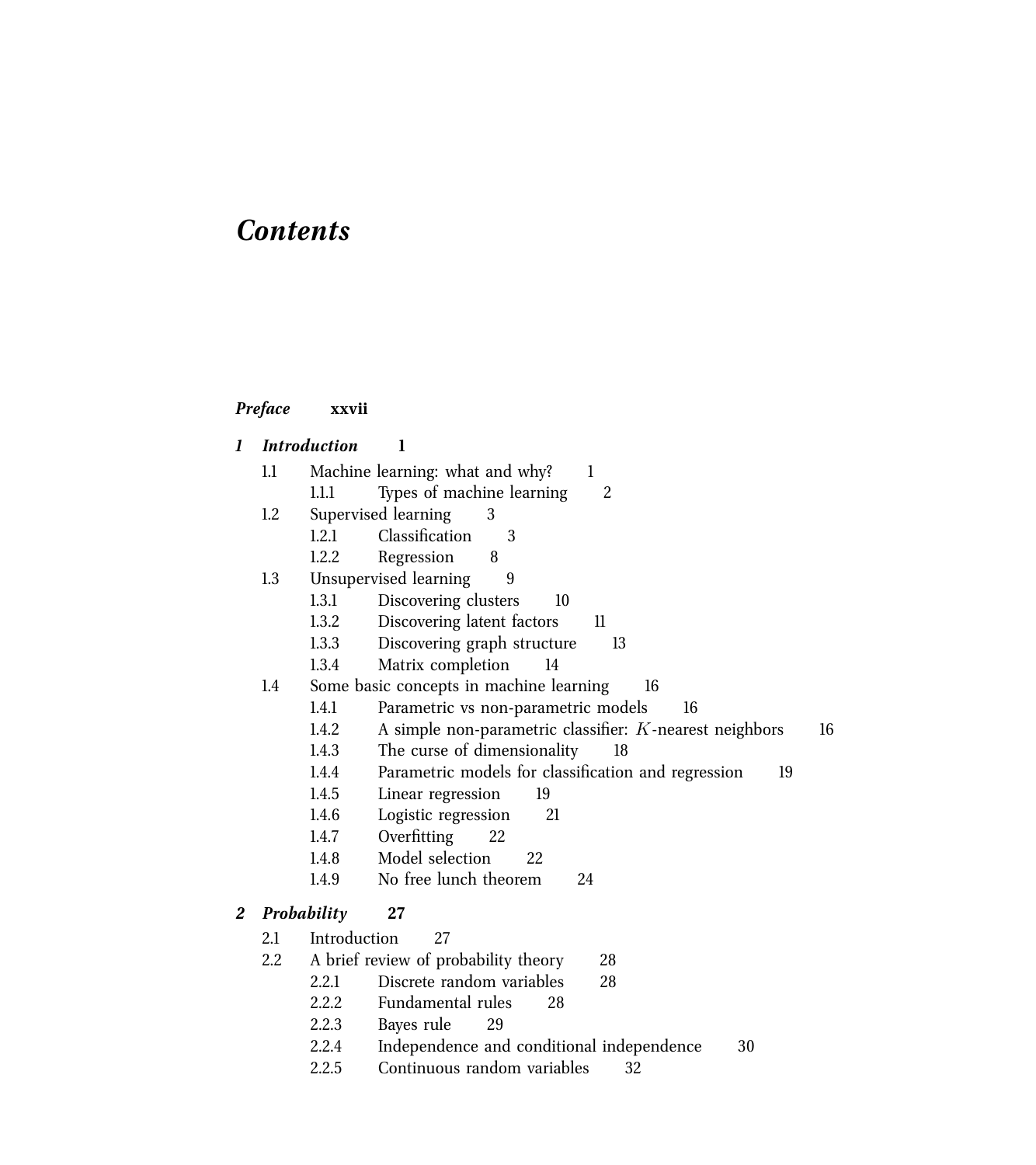|   |     | 2.2.6        | Quantiles<br>33                                            |
|---|-----|--------------|------------------------------------------------------------|
|   |     | 2.2.7        | Mean and variance<br>33                                    |
|   | 2.3 |              | Some common discrete distributions<br>34                   |
|   |     | 2.3.1        | The binomial and Bernoulli distributions<br>34             |
|   |     | 2.3.2        | The multinomial and multinoulli distributions<br>35        |
|   |     | 2.3.3        | The Poisson distribution<br>37                             |
|   |     | 2.3.4        | The empirical distribution<br>37                           |
|   | 2.4 |              | Some common continuous distributions<br>38                 |
|   |     | 2.4.1        | Gaussian (normal) distribution<br>38                       |
|   |     | 2.4.2        | Degenerate pdf<br>39                                       |
|   |     | 2.4.3        | The Student $t$ distribution<br>39                         |
|   |     | 2.4.4        | The Laplace distribution<br>41                             |
|   |     | 2.4.5        | The gamma distribution<br>41                               |
|   |     | 2.4.6        | The beta distribution<br>42                                |
|   |     | 2.4.7        | Pareto distribution<br>43                                  |
|   | 2.5 |              | Joint probability distributions<br>44                      |
|   |     | 2.5.1        | Covariance and correlation<br>44                           |
|   |     | 2.5.2        | The multivariate Gaussian<br>46                            |
|   |     | 2.5.3        | Multivariate Student t distribution<br>46                  |
|   |     | 2.5.4        | Dirichlet distribution<br>47                               |
|   | 2.6 |              | Transformations of random variables<br>49                  |
|   |     | 2.6.1        | Linear transformations<br>49                               |
|   |     | 2.6.2        | General transformations<br>50                              |
|   |     | 2.6.3        | Central limit theorem<br>51                                |
|   | 2.7 |              | Monte Carlo approximation<br>52                            |
|   |     | 2.7.1        | Example: change of variables, the MC way<br>53             |
|   |     | 2.7.2        | Example: estimating $\pi$ by Monte Carlo integration<br>54 |
|   |     | 2.7.3        | Accuracy of Monte Carlo approximation<br>54                |
|   | 2.8 |              | Information theory<br>56                                   |
|   |     | 2.8.1        | 56<br>Entropy                                              |
|   |     | 2.8.2        | KL divergence<br>57                                        |
|   |     | 2.8.3        | Mutual information<br>59                                   |
| 3 |     |              | Generative models for discrete data<br>65                  |
|   | 3.1 | Introduction | 65                                                         |
|   | 3.2 |              | Bayesian concept learning<br>65                            |
|   |     | 3.2.1        | Likelihood<br>67                                           |
|   |     | 3.2.2 Prior  | 67                                                         |
|   |     | 3.2.3        | Posterior<br>68                                            |
|   |     | 3.2.4        | Posterior predictive distribution<br>71                    |
|   |     | 3.2.5        | A more complex prior<br>72                                 |
|   | 3.3 |              | The beta-binomial model<br>72                              |
|   |     | 3.3.1        | Likelihood<br>73                                           |
|   |     | 3.3.2        | 74<br>Prior                                                |
|   |     | 3.3.3        | Posterior<br>75                                            |
|   |     |              |                                                            |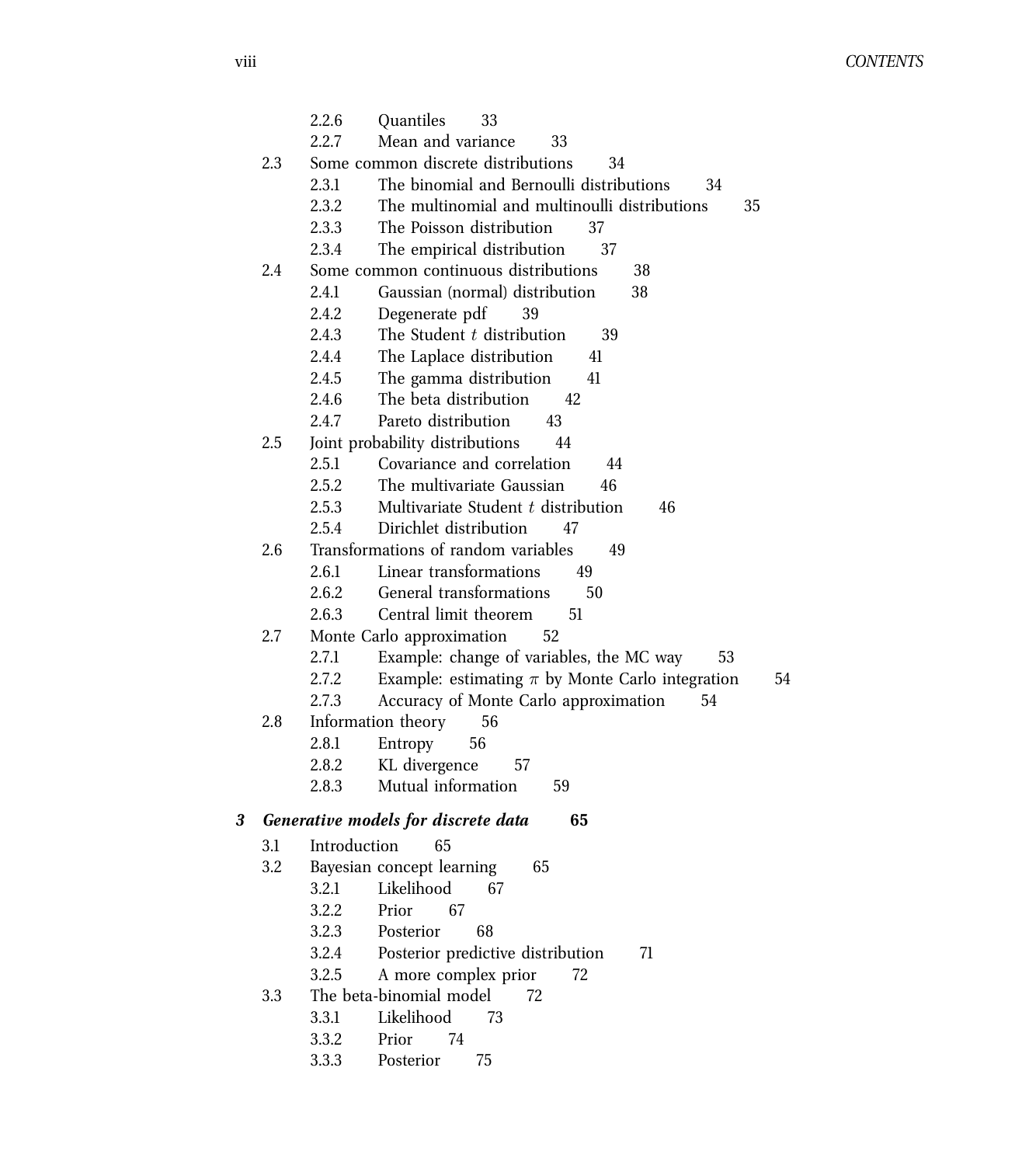- 3.3.4 Posterior predictive distribution 77
- 3.4 The Dirichlet-multinomial model 78
	- 3.4.1 Likelihood 79
	- 3.4.2 Prior 79
	- 3.4.3 Posterior 79
	- 3.4.4 Posterior predictive 81
- 3.5 Naive Bayes classifiers 82
	- 3.5.1 Model fitting 83
	- 3.5.2 Using the model for prediction 85
	- 3.5.3 The log-sum-exp trick 86
	- 3.5.4 Feature selection using mutual information 86
	- 3.5.5 Classifying documents using bag of words 87

# *4 Gaussian models* **97**

- 4.1 Introduction 97
	- 4.1.1 Notation 97
	- 4.1.2 Basics 97
	- 4.1.3 MLE for an MVN 99
	- 4.1.4 Maximum entropy derivation of the Gaussian \* 101
- 4.2 Gaussian discriminant analysis 101
	- 4.2.1 Quadratic discriminant analysis (QDA) 102
	- 4.2.2 Linear discriminant analysis (LDA) 103
	- 4.2.3 Two-class LDA 104
	- 4.2.4 MLE for discriminant analysis 106
	- 4.2.5 Strategies for preventing overfitting 106
	- 4.2.6 Regularized LDA \* 107
	- 4.2.7 Diagonal LDA 108
	- 4.2.8 Nearest shrunken centroids classifier \* 109
- 4.3 Inference in jointly Gaussian distributions 110
	- 4.3.1 Statement of the result 111
	- 4.3.2 Examples 111
	- 4.3.3 Information form 115
	- 4.3.4 Proof of the result \* 116
- 4.4 Linear Gaussian systems 119
	- 4.4.1 Statement of the result 119
	- 4.4.2 Examples 120
		- 4.4.3 Proof of the result \* 124
- 4.5 Digression: The Wishart distribution \* 125
	- 4.5.1 Inverse Wishart distribution 126
	- 4.5.2 Visualizing the Wishart distribution \* 127
- 4.6 Inferring the parameters of an MVN 127
	- 4.6.1 Posterior distribution of *µ* 128
	- 4.6.2 Posterior distribution of  $\Sigma^*$  128
	- 4.6.3 Posterior distribution of  $\mu$  and  $\Sigma^*$  132
	- 4.6.4 Sensor fusion with unknown precisions \* 138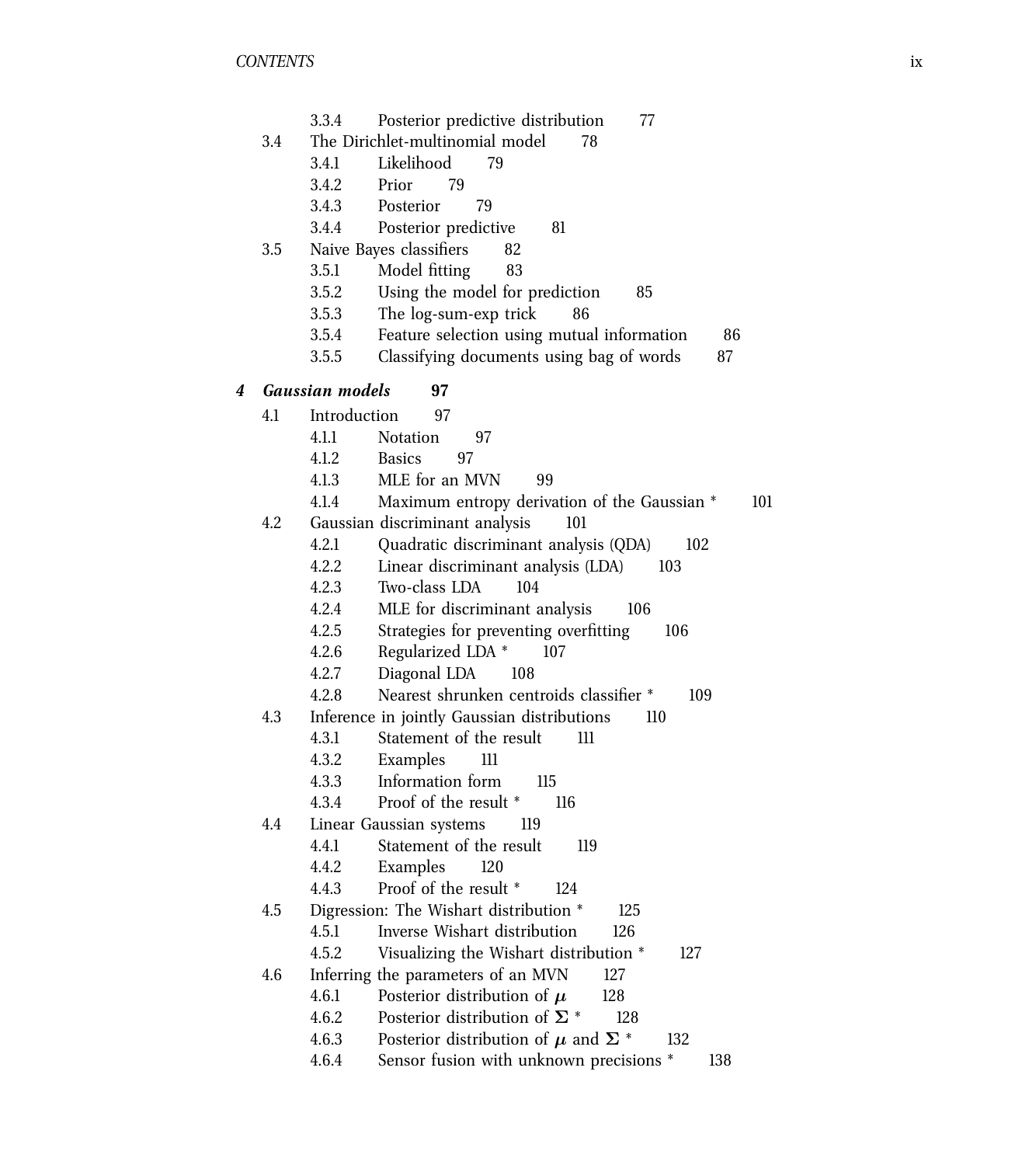# *5 Bayesian statistics* **149**

- 5.1 Introduction 149
- 5.2 Summarizing posterior distributions 149
	- 5.2.1 MAP estimation 149
	- 5.2.2 Credible intervals 152
	- 5.2.3 Inference for a difference in proportions 154
- 5.3 Bayesian model selection 155
	- 5.3.1 Bayesian Occam's razor 156
	- 5.3.2 Computing the marginal likelihood (evidence) 158
	- 5.3.3 Bayes factors 163
	- 5.3.4 Jeffreys-Lindley paradox \* 164
- 5.4 Priors 165
	- 5.4.1 Uninformative priors 165
	- 5.4.2 Jeffreys priors \* 166
	- 5.4.3 Robust priors 168
	- 5.4.4 Mixtures of conjugate priors 168
- 5.5 Hierarchical Bayes 171
	- 5.5.1 Example: modeling related cancer rates 171
- 5.6 Empirical Bayes 172
	- 5.6.1 Example: beta-binomial model 173
	- 5.6.2 Example: Gaussian-Gaussian model 173
- 5.7 Bayesian decision theory 176
	- 5.7.1 Bayes estimators for common loss functions 177
	- 5.7.2 The false positive vs false negative tradeoff 180
	- 5.7.3 Other topics \* 184

### *6 Frequentist statistics* **191**

- 6.1 Introduction 191
- 6.2 Sampling distribution of an estimator 191
	- 6.2.1 Bootstrap 192
	- 6.2.2 Large sample theory for the MLE \* 193
- 6.3 Frequentist decision theory 194
	- 6.3.1 Bayes risk 195
	- 6.3.2 Minimax risk 196
	- 6.3.3 Admissible estimators 197
- 6.4 Desirable properties of estimators 200
	- 6.4.1 Consistent estimators 200
	- 6.4.2 Unbiased estimators 200
	- 6.4.3 Minimum variance estimators 201
	- 6.4.4 The bias-variance tradeoff 202
- 6.5 Empirical risk minimization 204
	- 6.5.1 Regularized risk minimization 205
	- 6.5.2 Structural risk minimization 206
	- 6.5.3 Estimating the risk using cross validation 206
	- 6.5.4 Upper bounding the risk using statistical learning theory \* 209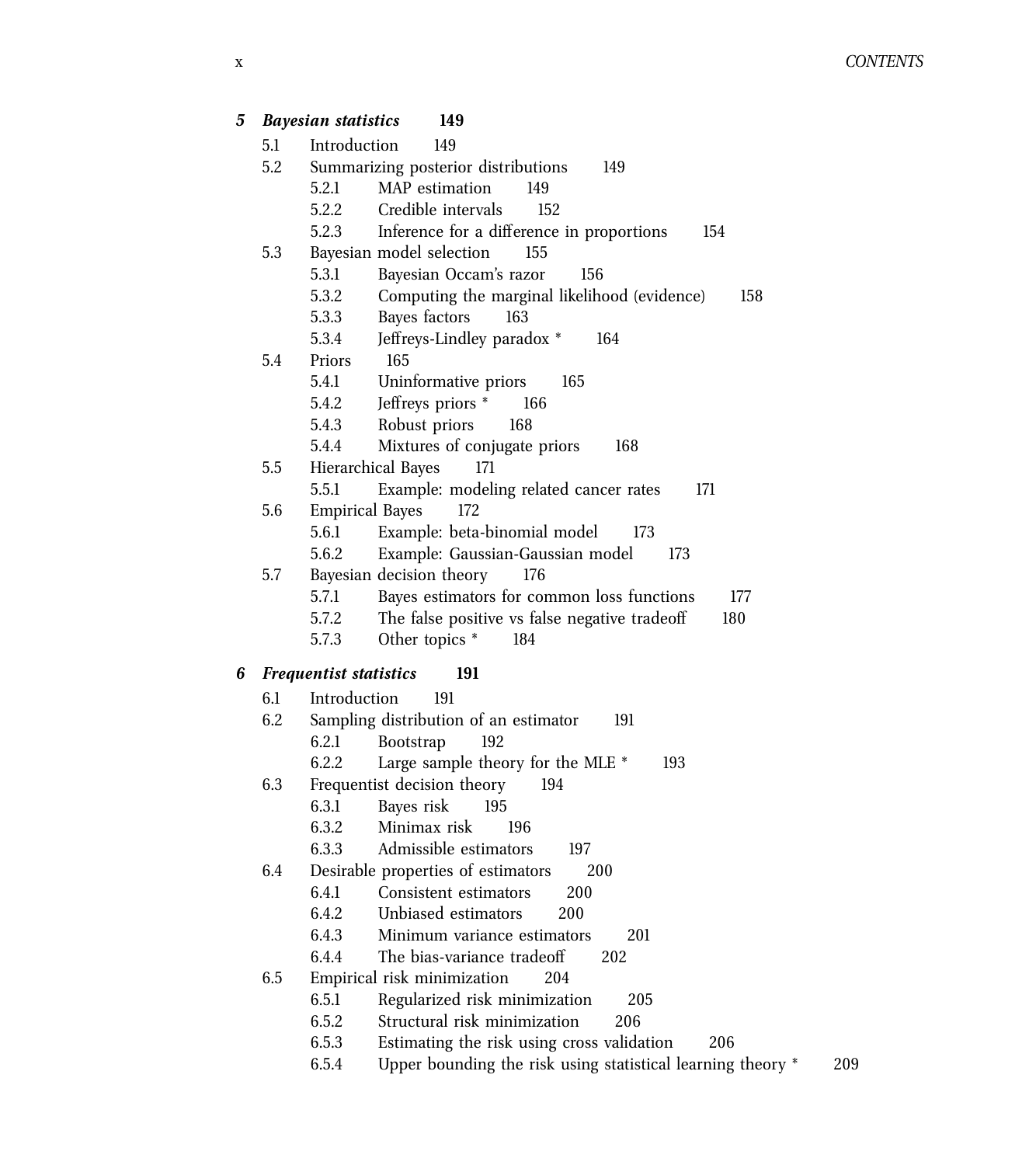- 6.5.5 Surrogate loss functions 210
- 6.6 Pathologies of frequentist statistics \* 211
	- 6.6.1 Counter-intuitive behavior of confidence intervals 212
	- 6.6.2 p-values considered harmful 213
	- 6.6.3 The likelihood principle 214
	- 6.6.4 Why isn't everyone a Bayesian? 215

# *7 Linear regression* **217**

- 7.1 Introduction 217
- 7.2 Model specification 217
- 7.3 Maximum likelihood estimation (least squares) 217
	- 7.3.1 Derivation of the MLE 219
	- 7.3.2 Geometric interpretation 220
	- 7.3.3 Convexity 221
- 7.4 Robust linear regression \* 223
- 7.5 Ridge regression 225
	- 7.5.1 Basic idea 225
	- 7.5.2 Numerically stable computation \* 227
	- 7.5.3 Connection with PCA \* 228
	- 7.5.4 Regularization effects of big data 230
- 7.6 Bayesian linear regression 231
	- 7.6.1 Computing the posterior 232
	- 7.6.2 Computing the posterior predictive 233
	- 7.6.3 Bayesian inference when  $\sigma^2$  is unknown \* 234
	- 7.6.4 EB for linear regression (evidence procedure) 238

# *8 Logistic regression* **245**

- 8.1 Introduction 245
- 8.2 Model specification 245
- 8.3 Model fitting 245
	- 8.3.1 MLE 246
	- 8.3.2 Steepest descent 247
	- 8.3.3 Newton's method 249
	- 8.3.4 Iteratively reweighted least squares (IRLS) 250
	- 8.3.5 Quasi-Newton (variable metric) methods 251
	- 8.3.6  $\ell_2$  regularization 252
	- 8.3.7 Multi-class logistic regression 252
- 8.4 Bayesian logistic regression 254
	- 8.4.1 Laplace approximation 255
	- 8.4.2 Derivation of the BIC 255
	- 8.4.3 Gaussian approximation for logistic regression 256
	- 8.4.4 Approximating the posterior predictive 256
	- 8.4.5 Residual analysis (outlier detection) \* 260
- 8.5 Online learning and stochastic optimization 261
	- 8.5.1 Online learning and regret minimization 262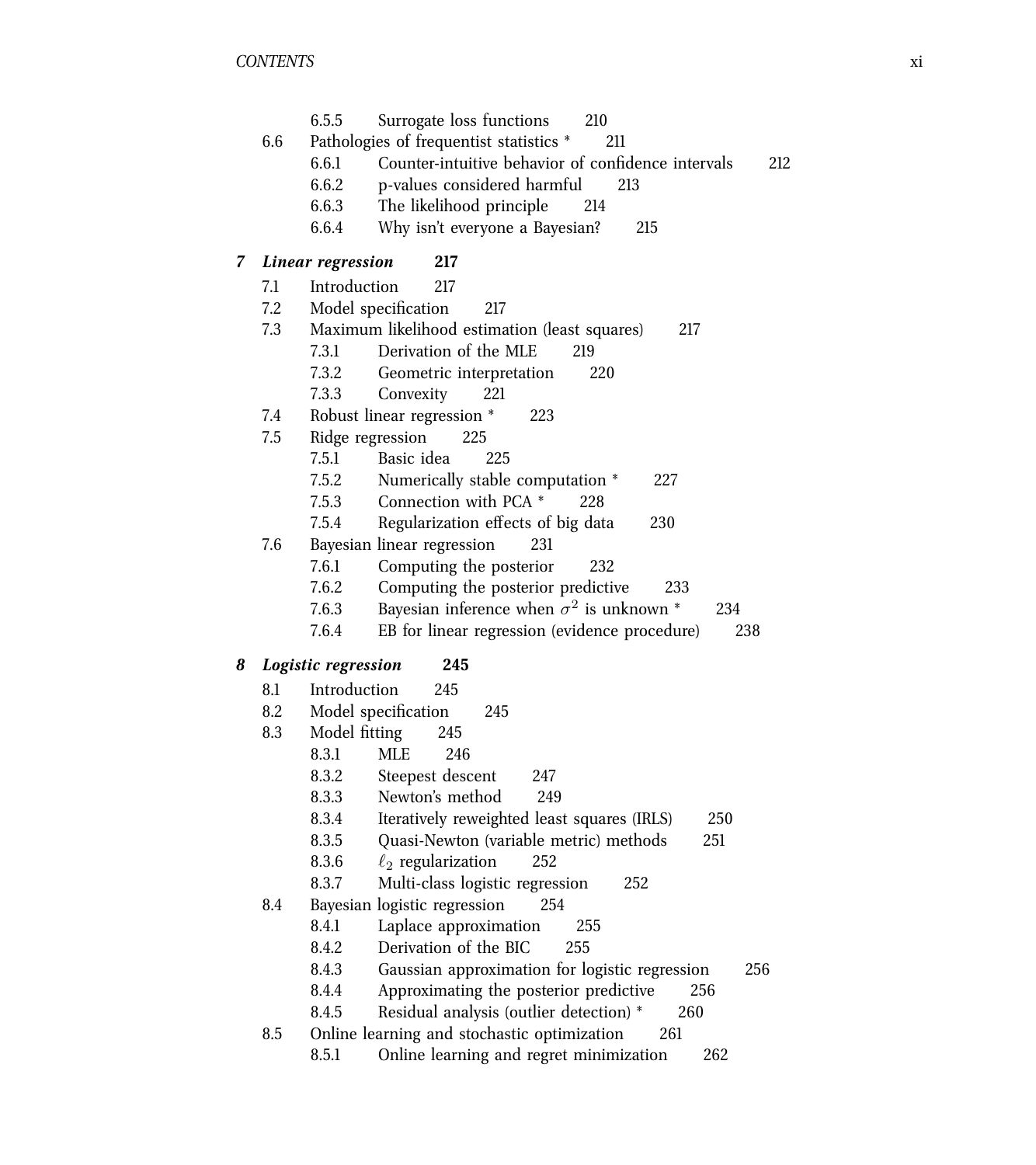|   | 8.6  | 8.5.2<br>8.5.3<br>8.5.4<br>8.5.5<br>8.6.1<br>8.6.2<br>8.6.3 | Stochastic optimization and risk minimization<br>262<br>The LMS algorithm<br>264<br>The perceptron algorithm<br>265<br>A Bayesian view<br>266<br>Generative vs discriminative classifiers<br>267<br>Pros and cons of each approach<br>268<br>Dealing with missing data<br>269<br>Fisher's linear discriminant analysis (FLDA) *<br>271 |
|---|------|-------------------------------------------------------------|----------------------------------------------------------------------------------------------------------------------------------------------------------------------------------------------------------------------------------------------------------------------------------------------------------------------------------------|
| 9 |      |                                                             | Generalized linear models and the exponential family<br>281                                                                                                                                                                                                                                                                            |
|   | 9.1  | Introduction                                                | 281                                                                                                                                                                                                                                                                                                                                    |
|   | 9.2  |                                                             | The exponential family<br>281                                                                                                                                                                                                                                                                                                          |
|   |      | 9.2.1                                                       | Definition<br>282                                                                                                                                                                                                                                                                                                                      |
|   |      | 9.2.2                                                       | 282<br>Examples                                                                                                                                                                                                                                                                                                                        |
|   |      | 9.2.3                                                       | Log partition function<br>284                                                                                                                                                                                                                                                                                                          |
|   |      | 9.2.4                                                       | MLE for the exponential family<br>286                                                                                                                                                                                                                                                                                                  |
|   |      | 9.2.5                                                       | Bayes for the exponential family *<br>287                                                                                                                                                                                                                                                                                              |
|   |      | 9.2.6                                                       | Maximum entropy derivation of the exponential family *<br>289                                                                                                                                                                                                                                                                          |
|   | 9.3  |                                                             | Generalized linear models (GLMs)<br>290                                                                                                                                                                                                                                                                                                |
|   |      | 9.3.1                                                       | 290<br><b>Basics</b>                                                                                                                                                                                                                                                                                                                   |
|   |      | 9.3.2                                                       | ML and MAP estimation<br>292                                                                                                                                                                                                                                                                                                           |
|   |      | 9.3.3                                                       | Bayesian inference<br>293                                                                                                                                                                                                                                                                                                              |
|   | 9.4  | Probit regression                                           | 293                                                                                                                                                                                                                                                                                                                                    |
|   |      | 9.4.1                                                       | ML/MAP estimation using gradient-based optimization<br>294                                                                                                                                                                                                                                                                             |
|   |      | 9.4.2                                                       | Latent variable interpretation<br>294                                                                                                                                                                                                                                                                                                  |
|   |      | 9.4.3                                                       | Ordinal probit regression *<br>295                                                                                                                                                                                                                                                                                                     |
|   |      | 9.4.4                                                       | Multinomial probit models *<br>295                                                                                                                                                                                                                                                                                                     |
|   | 9.5  |                                                             | Multi-task learning<br>296                                                                                                                                                                                                                                                                                                             |
|   |      | 9.5.1                                                       | Hierarchical Bayes for multi-task learning<br>296                                                                                                                                                                                                                                                                                      |
|   |      | 9.5.2                                                       | Application to personalized email spam filtering<br>296                                                                                                                                                                                                                                                                                |
|   |      | 9.5.3                                                       | Application to domain adaptation<br>297                                                                                                                                                                                                                                                                                                |
|   |      | 9.5.4                                                       | Other kinds of prior<br>297                                                                                                                                                                                                                                                                                                            |
|   | 9.6  |                                                             | Generalized linear mixed models *<br>298                                                                                                                                                                                                                                                                                               |
|   |      | 9.6.1                                                       | Example: semi-parametric GLMMs for medical data<br>298                                                                                                                                                                                                                                                                                 |
|   |      | 9.6.2                                                       | Computational issues<br>300                                                                                                                                                                                                                                                                                                            |
|   | 9.7  |                                                             | Learning to rank *<br>300                                                                                                                                                                                                                                                                                                              |
|   |      | 9.7.1                                                       | The pointwise approach<br>301                                                                                                                                                                                                                                                                                                          |
|   |      | 9.7.2                                                       | The pairwise approach<br>301                                                                                                                                                                                                                                                                                                           |
|   |      | 9.7.3                                                       | The listwise approach<br>302                                                                                                                                                                                                                                                                                                           |
|   |      | 9.7.4                                                       | Loss functions for ranking<br>303                                                                                                                                                                                                                                                                                                      |
|   |      |                                                             | 10 Directed graphical models (Bayes nets)<br>307                                                                                                                                                                                                                                                                                       |
|   | 10.1 | Introduction                                                | 307                                                                                                                                                                                                                                                                                                                                    |
|   |      | 10.1.1                                                      | Chain rule<br>307                                                                                                                                                                                                                                                                                                                      |
|   |      | 10.1.2                                                      | Conditional independence<br>308                                                                                                                                                                                                                                                                                                        |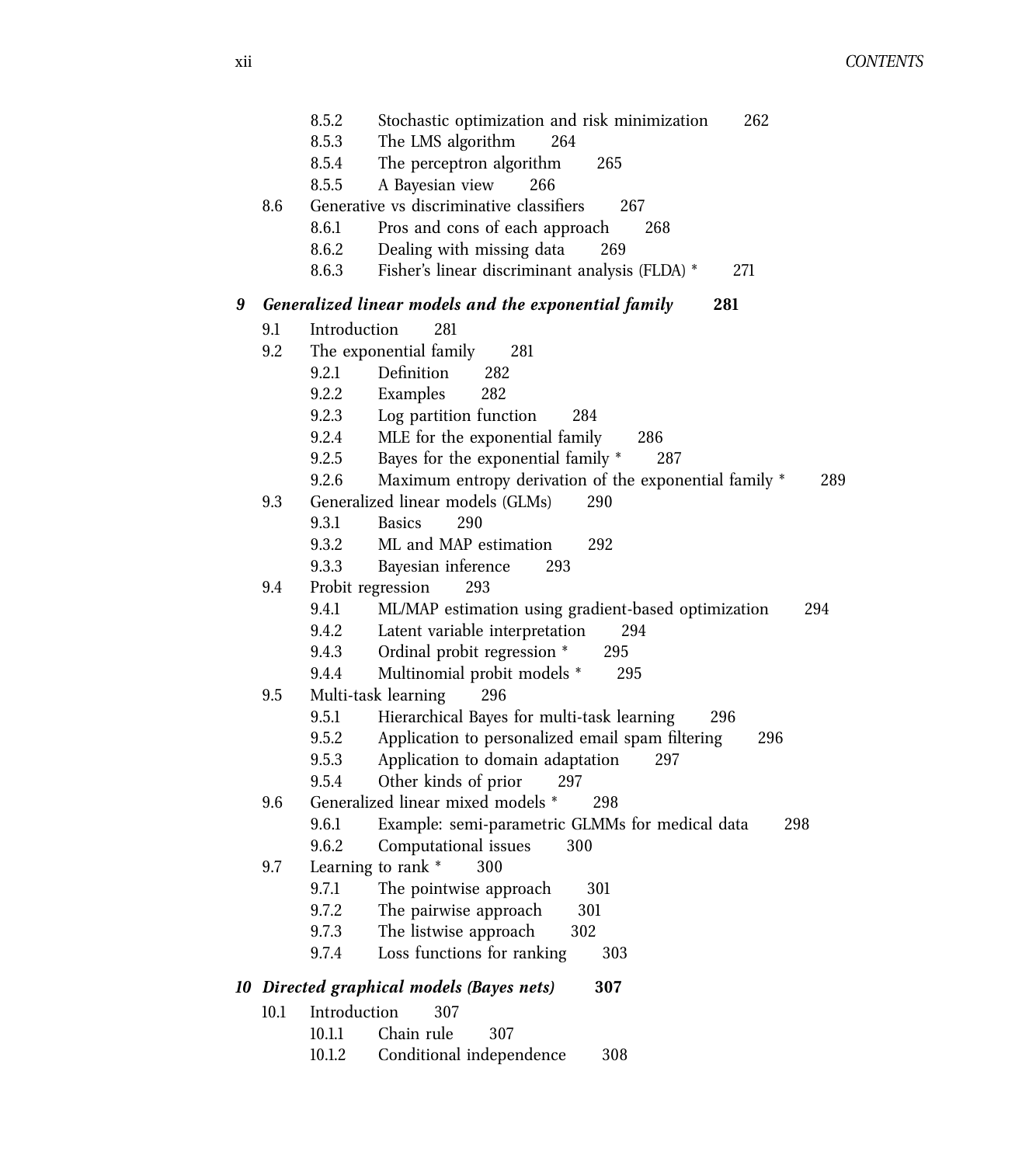|      | 10.1.3<br>Graphical models<br>308                                  |
|------|--------------------------------------------------------------------|
|      | 10.1.4<br>Graph terminology<br>309                                 |
|      | Directed graphical models<br>10.1.5<br>310                         |
| 10.2 | 311<br>Examples                                                    |
|      | 10.2.1<br>Naive Bayes classifiers<br>311                           |
|      | Markov and hidden Markov models<br>10.2.2<br>312                   |
|      | 313<br>10.2.3<br>Medical diagnosis                                 |
|      | Genetic linkage analysis *<br>10.2.4<br>315                        |
|      | Directed Gaussian graphical models *<br>10.2.5<br>318              |
| 10.3 | Inference<br>319                                                   |
| 10.4 | 320<br>Learning                                                    |
|      | 10.4.1<br>Plate notation<br>320                                    |
|      | Learning from complete data<br>10.4.2<br>322                       |
|      | Learning with missing and/or latent variables<br>10.4.3<br>323     |
| 10.5 | Conditional independence properties of DGMs<br>324                 |
|      | d-separation and the Bayes Ball algorithm (global Markov<br>10.5.1 |
|      | properties)<br>324                                                 |
|      | Other Markov properties of DGMs<br>10.5.2<br>327                   |
|      | Markov blanket and full conditionals<br>10.5.3<br>327              |
| 10.6 | Influence (decision) diagrams *<br>328                             |
|      | 11 Mixture models and the EM algorithm<br>337                      |
| 11.1 | Latent variable models<br>337                                      |
| 11.2 | Mixture models<br>337                                              |
|      | Mixtures of Gaussians<br>11.2.1<br>339                             |
|      | 11.2.2<br>Mixture of multinoullis<br>340                           |
|      | Using mixture models for clustering<br>11.2.3<br>340               |
|      | 11.2.4<br>Mixtures of experts<br>342                               |
| 11.3 | Parameter estimation for mixture models<br>345                     |
|      | 11.3.1<br>Unidentifiability<br>346                                 |
|      | 11.3.2<br>Computing a MAP estimate is non-convex<br>347            |
| 11.4 | The EM algorithm<br>348                                            |
|      | Basic idea<br>11.4.1<br>349                                        |
|      | 11.4.2<br>EM for GMMs<br>350                                       |
|      | 11.4.3<br>EM for mixture of experts<br>357                         |
|      | 11.4.4<br>EM for DGMs with hidden variables<br>358                 |
|      | 11.4.5<br>EM for the Student distribution *<br>359                 |
|      | EM for probit regression *<br>362<br>11.4.6                        |
|      | Theoretical basis for EM <sup>*</sup><br>11.4.7<br>363             |
|      | 11.4.8<br>Online EM<br>365                                         |
|      | Other EM variants *<br>11.4.9<br>367                               |
| 11.5 | Model selection for latent variable models<br>370                  |
|      | Model selection for probabilistic models<br>11.5.1<br>370          |
|      | Model selection for non-probabilistic methods<br>11.5.2<br>370     |
| 11.6 | Fitting models with missing data<br>372                            |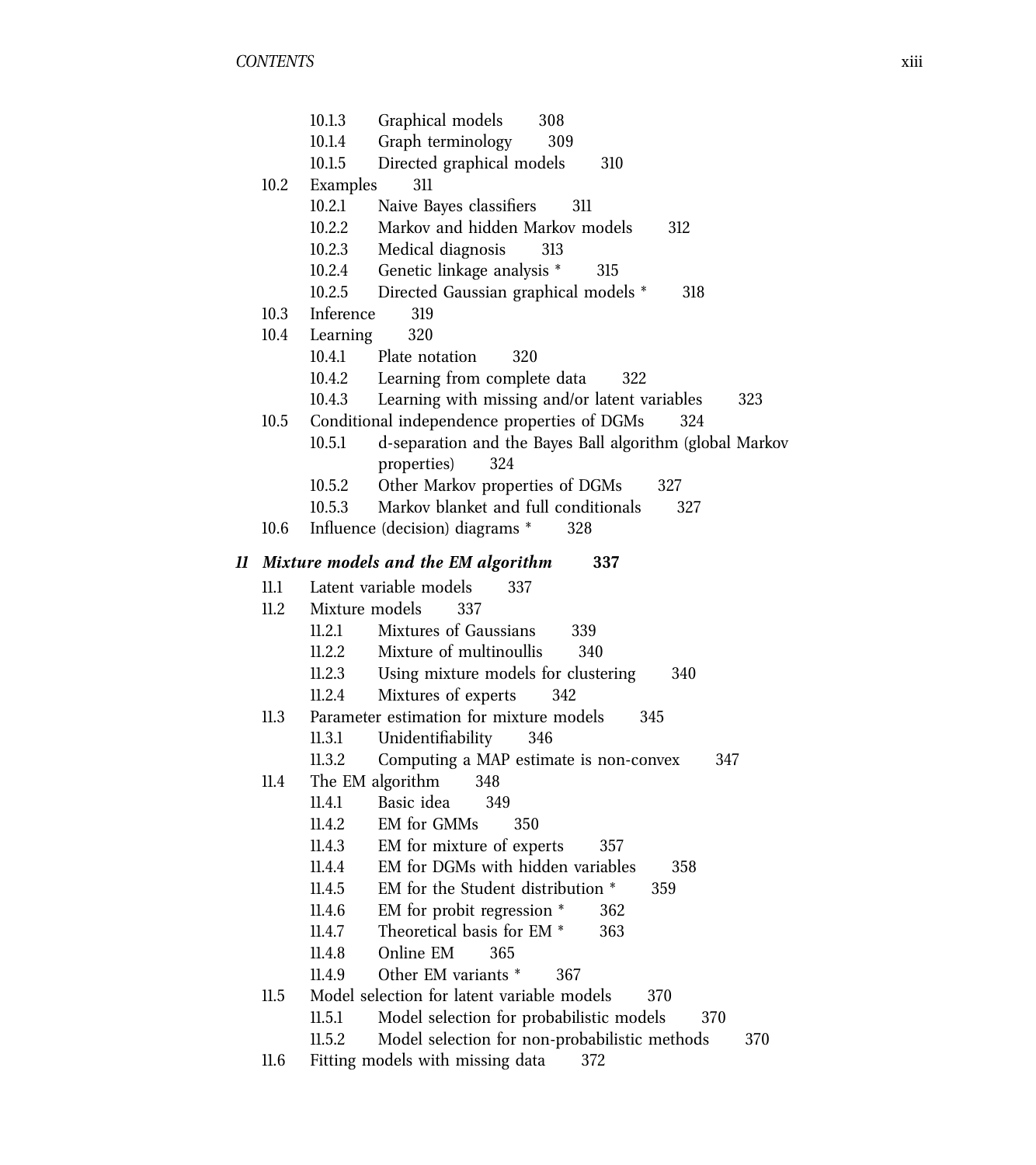11.6.1 EM for the MLE of an MVN with missing data 373 *12 Latent linear models* **381** 12.1 Factor analysis 381 12.1.1 FA is a low rank parameterization of an MVN 381 12.1.2 Inference of the latent factors 382 12.1.3 Unidentifiability 383 12.1.4 Mixtures of factor analysers 385 12.1.5 EM for factor analysis models 386 12.1.6 Fitting FA models with missing data 387 12.2 Principal components analysis (PCA) 387 12.2.1 Classical PCA: statement of the theorem 387 12.2.2 Proof \* 389 12.2.3 Singular value decomposition (SVD) 392 12.2.4 Probabilistic PCA 395 12.2.5 EM algorithm for PCA 396 12.3 Choosing the number of latent dimensions 398 12.3.1 Model selection for FA/PPCA 398 12.3.2 Model selection for PCA 399 12.4 PCA for categorical data 402 12.5 PCA for paired and multi-view data 404 12.5.1 Supervised PCA (latent factor regression) 405 12.5.2 Partial least squares 406 12.5.3 Canonical correlation analysis 407 12.6 Independent Component Analysis (ICA) 407 12.6.1 Maximum likelihood estimation 410 12.6.2 The FastICA algorithm 411 12.6.3 Using EM 414 12.6.4 Other estimation principles \* 415 *13 Sparse linear models* **421** 13.1 Introduction 421 13.2 Bayesian variable selection 422 13.2.1 The spike and slab model 424 13.2.2 From the Bernoulli-Gaussian model to  $\ell_0$  regularization 425<br>13.2.3 Algorithms 426 Algorithms 426 13.3  $\ell_1$  regularization: basics 429 13.3.1 Why does  $\ell_1$  regularization yield sparse solutions? 430 13.3.2 Optimality conditions for lasso 431 13.3.3 Comparison of least squares, lasso, ridge and subset selection 435 13.3.4 Regularization path 436 13.3.5 Model selection 439 13.3.6 Bayesian inference for linear models with Laplace priors 440 13.4  $\ell_1$  regularization: algorithms 441 13.4.1 Coordinate descent 441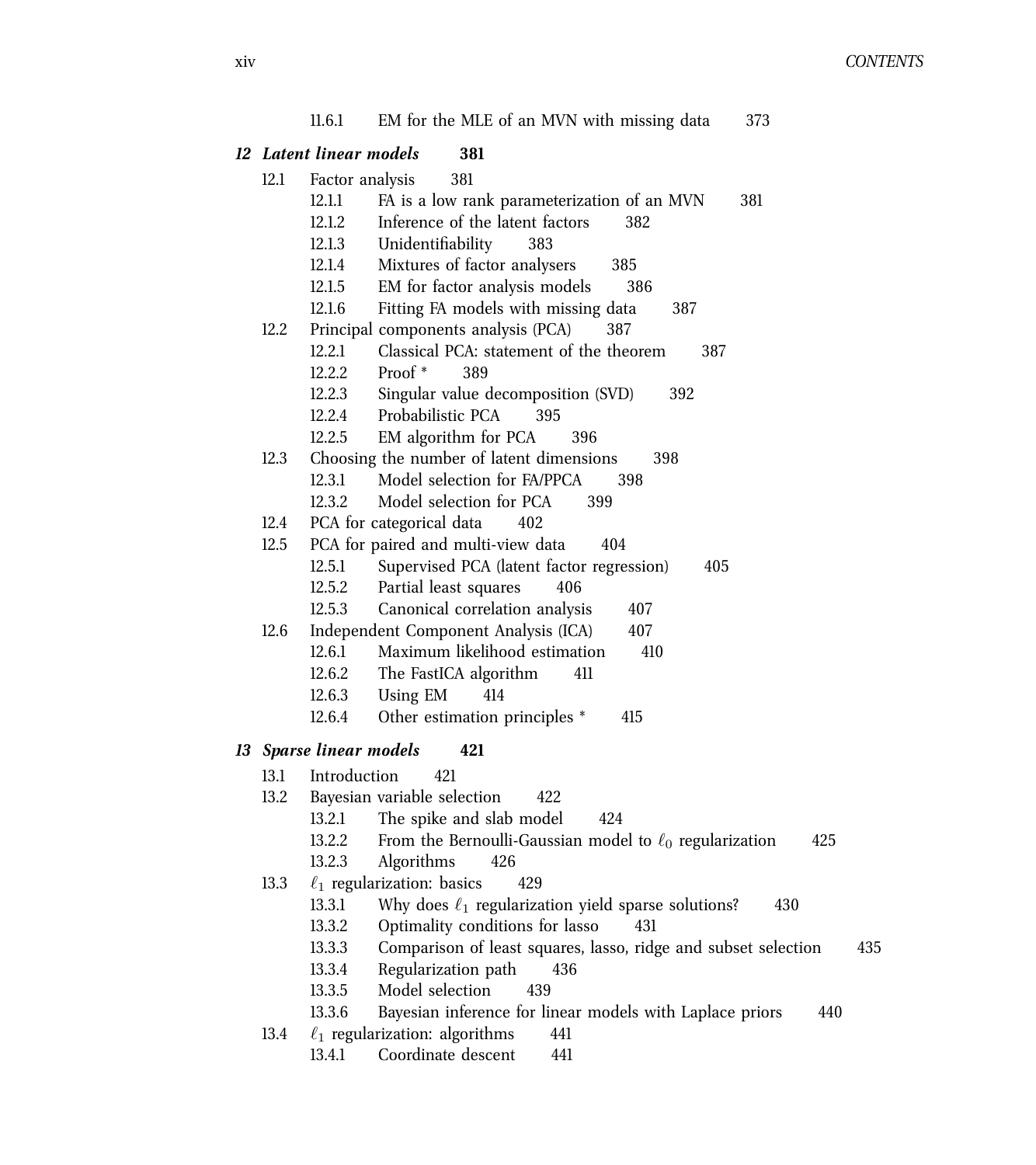- 13.4.2 LARS and other homotopy methods 441
- 13.4.3 Proximal and gradient projection methods 442
- 13.4.4 EM for lasso 447
- 13.5  $\ell_1$  regularization: extensions 449
	- 13.5.1 Group Lasso 449
	- 13.5.2 Fused lasso 454
	- 13.5.3 Elastic net (ridge and lasso combined) 455
- 13.6 Non-convex regularizers 457
	- 13.6.1 Bridge regression 458
	- 13.6.2 Hierarchical adaptive lasso 458
	- 13.6.3 Other hierarchical priors 462
- 13.7 Automatic relevance determination (ARD)/sparse Bayesian learning (SBL) 463
	- 13.7.1 ARD for linear regression 463
	- 13.7.2 Whence sparsity? 465
	- 13.7.3 Connection to MAP estimation 465
	- 13.7.4 Algorithms for ARD \* 466
	- 13.7.5 ARD for logistic regression 468
- 13.8 Sparse coding \* 468
	- 13.8.1 Learning a sparse coding dictionary 469
	- 13.8.2 Results of dictionary learning from image patches 470
	- 13.8.3 Compressed sensing 472
	- 13.8.4 Image inpainting and denoising 472

# *14 Kernels* **479**

- 14.1 Introduction 479
- 14.2 Kernel functions 479
	- 14.2.1 RBF kernels 480
	- 14.2.2 Kernels for comparing documents 480
	- 14.2.3 Mercer (positive definite) kernels 481
	- 14.2.4 Linear kernels 482
	- 14.2.5 Matern kernels 482
	- 14.2.6 String kernels 483
	- 14.2.7 Pyramid match kernels 484
	- 14.2.8 Kernels derived from probabilistic generative models 485
- 14.3 Using kernels inside GLMs 486
	- 14.3.1 Kernel machines 486
	- 14.3.2 L1VMs, RVMs, and other sparse vector machines 487
- 14.4 The kernel trick 488
	- 14.4.1 Kernelized nearest neighbor classification 489
	- 14.4.2 Kernelized K-medoids clustering 489
	- 14.4.3 Kernelized ridge regression 492
	- 14.4.4 Kernel PCA 493
- 14.5 Support vector machines (SVMs) 496
	- 14.5.1 SVMs for regression 497
	- 14.5.2 SVMs for classification 498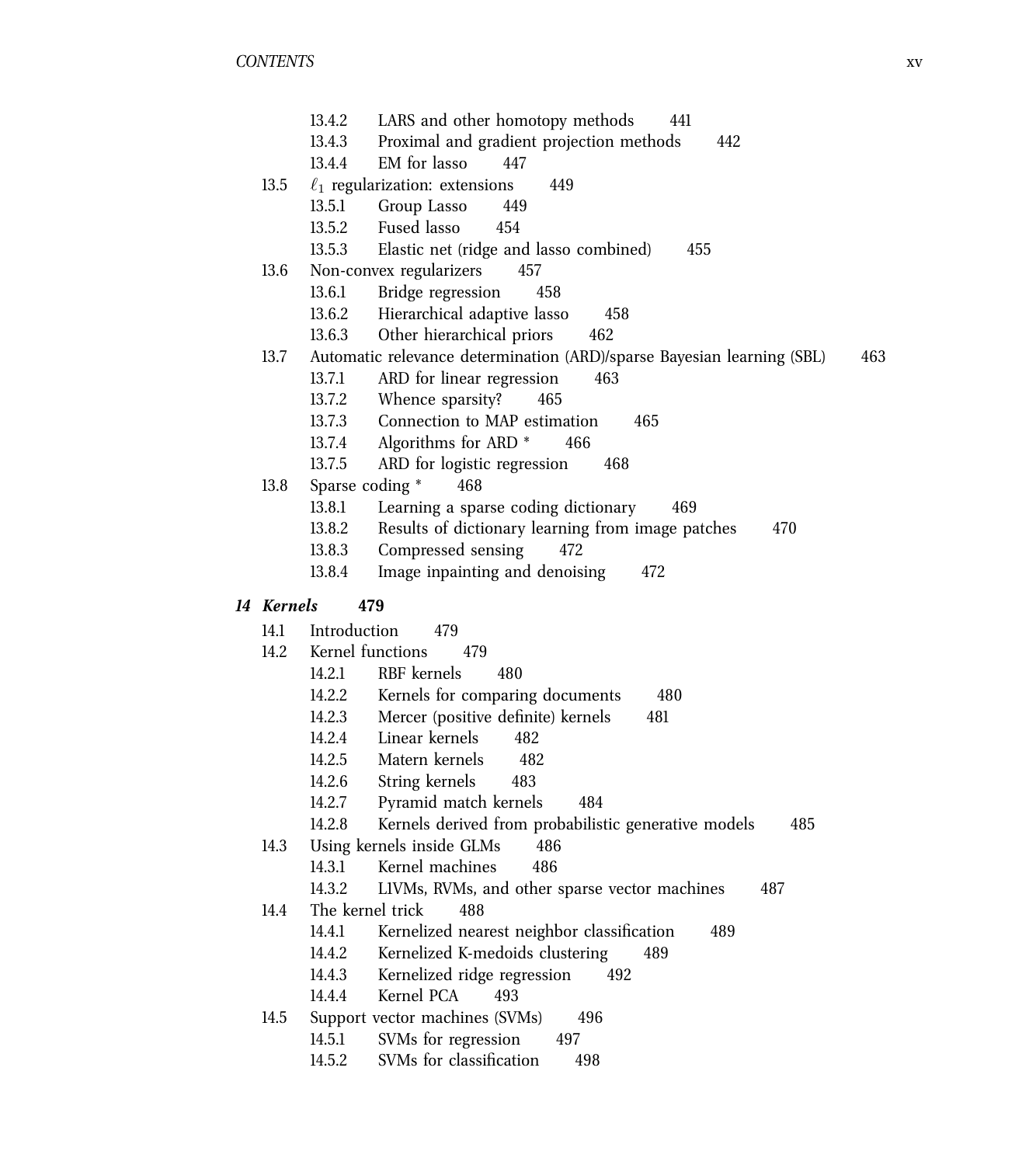- 14.5.3 Choosing  $C$  504
- 14.5.4 Summary of key points 504
- 14.5.5 A probabilistic interpretation of SVMs 505
- 14.6 Comparison of discriminative kernel methods 505
- 14.7 Kernels for building generative models 507
	- 14.7.1 Smoothing kernels 507
	- 14.7.2 Kernel density estimation (KDE) 508
	- 14.7.3 From KDE to KNN 509
	- 14.7.4 Kernel regression 510
	- 14.7.5 Locally weighted regression 512

#### *15 Gaussian processes* **515**

- 15.1 Introduction 515
- 15.2 GPs for regression 516
	- 15.2.1 Predictions using noise-free observations 517
	- 15.2.2 Predictions using noisy observations 518
	- 15.2.3 Effect of the kernel parameters 519
	- 15.2.4 Estimating the kernel parameters 521
	- 15.2.5 Computational and numerical issues \* 524
	- 15.2.6 Semi-parametric GPs \* 524
- 15.3 GPs meet GLMs 525
	- 15.3.1 Binary classification 525
	- 15.3.2 Multi-class classification 528
	- 15.3.3 GPs for Poisson regression 531
- 15.4 Connection with other methods 532
	- 15.4.1 Linear models compared to GPs 532
	- 15.4.2 Linear smoothers compared to GPs 533
	- 15.4.3 SVMs compared to GPs 534
	- 15.4.4 L1VM and RVMs compared to GPs 534
	- 15.4.5 Neural networks compared to GPs 535
	- 15.4.6 Smoothing splines compared to GPs \* 536
	- 15.4.7 RKHS methods compared to GPs \* 538
- 15.5 GP latent variable model 540
- 15.6 Approximation methods for large datasets 542

### *16 Adaptive basis function models* **543**

- 16.1 Introduction 543
- 16.2 Classification and regression trees (CART) 544
	- 16.2.1 Basics 544
	- 16.2.2 Growing a tree 546
	- 16.2.3 Pruning a tree 549
	- 16.2.4 Pros and cons of trees 550
	- 16.2.5 Random forests 551
	- 16.2.6 CART compared to hierarchical mixture of experts \* 551
- 16.3 Generalized additive models 552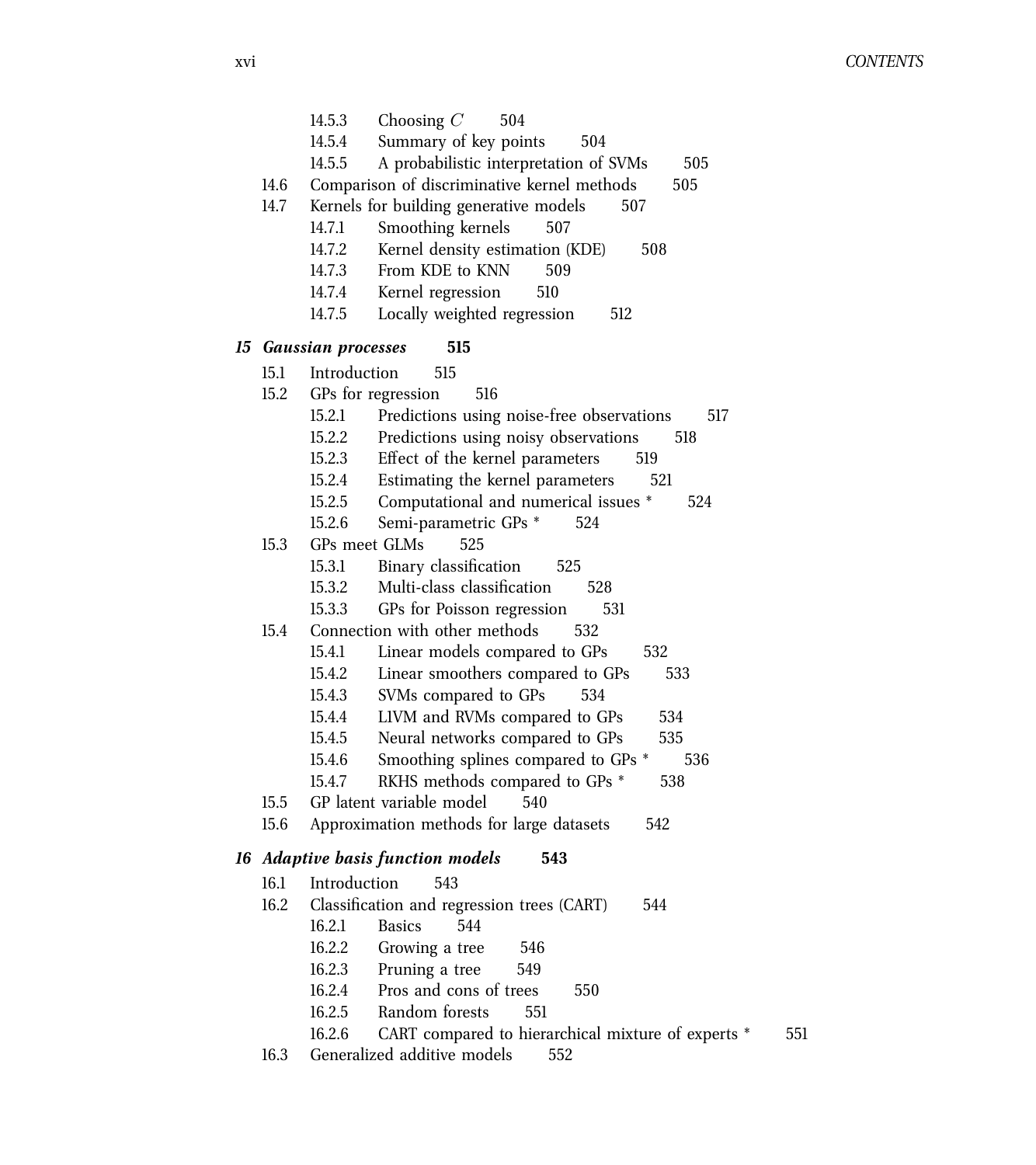|      | 16.3.1           | Backfitting<br>552                                                     |
|------|------------------|------------------------------------------------------------------------|
|      | 16.3.2           | Computational efficiency<br>553                                        |
|      | 16.3.3           | Multivariate adaptive regression splines (MARS)<br>553                 |
| 16.4 | <b>Boosting</b>  | 554                                                                    |
|      | 16.4.1           | Forward stagewise additive modeling<br>555                             |
|      | 16.4.2           | L2boosting<br>558                                                      |
|      | 16.4.3           | AdaBoost<br>558                                                        |
|      | 16.4.4           | LogitBoost<br>560                                                      |
|      | 16.4.5           | Boosting as functional gradient descent<br>560                         |
|      | 16.4.6           | Sparse boosting<br>562                                                 |
|      | 16.4.7           | Multivariate adaptive regression trees (MART)<br>562                   |
|      | 16.4.8           | Why does boosting work so well?<br>563                                 |
|      | 16.4.9           | A Bayesian view<br>563                                                 |
| 16.5 |                  | Feedforward neural networks (multilayer perceptrons)<br>564            |
|      | 16.5.1           | Convolutional neural networks<br>565                                   |
|      | 16.5.2           | Other kinds of neural networks<br>568                                  |
|      | 16.5.3           | A brief history of the field<br>569                                    |
|      | 16.5.4           | The backpropagation algorithm<br>570                                   |
|      | 16.5.5           | Identifiability<br>572                                                 |
|      | 16.5.6           | Regularization<br>572                                                  |
|      | 16.5.7           | Bayesian inference *<br>576                                            |
| 16.6 |                  | Ensemble learning<br>580                                               |
|      | 16.6.1           | Stacking<br>580                                                        |
|      | 16.6.2           | Error-correcting output codes<br>581                                   |
|      | 16.6.3           | Ensemble learning is not equivalent to Bayes model averaging<br>581    |
| 16.7 |                  | Experimental comparison<br>582                                         |
|      | 16.7.1<br>16.7.2 | Low-dimensional features<br>582                                        |
| 16.8 |                  | High-dimensional features<br>583<br>585                                |
|      |                  | Interpreting black-box models                                          |
|      |                  | 17 Markov and hidden Markov models<br>589                              |
| 17.1 | Introduction     | 589                                                                    |
| 17.2 | Markov models    | 589                                                                    |
|      | 17.2.1           | Transition matrix<br>589                                               |
|      | 17.2.2           | Application: Language modeling<br>591                                  |
|      | 17.2.3           | Stationary distribution of a Markov chain *<br>596                     |
|      | 17.2.4           | Application: Google's PageRank algorithm for web page ranking *<br>600 |
| 17.3 |                  | Hidden Markov models<br>603                                            |
|      | 17.3.1           | Applications of HMMs<br>604                                            |
| 17.4 |                  | Inference in HMMs<br>606                                               |
|      | 17.4.1           | Types of inference problems for temporal models<br>606                 |
|      | 17.4.2           | The forwards algorithm<br>609                                          |
|      | 17.4.3           | The forwards-backwards algorithm<br>610                                |
|      | 17.4.4           | The Viterbi algorithm<br>612                                           |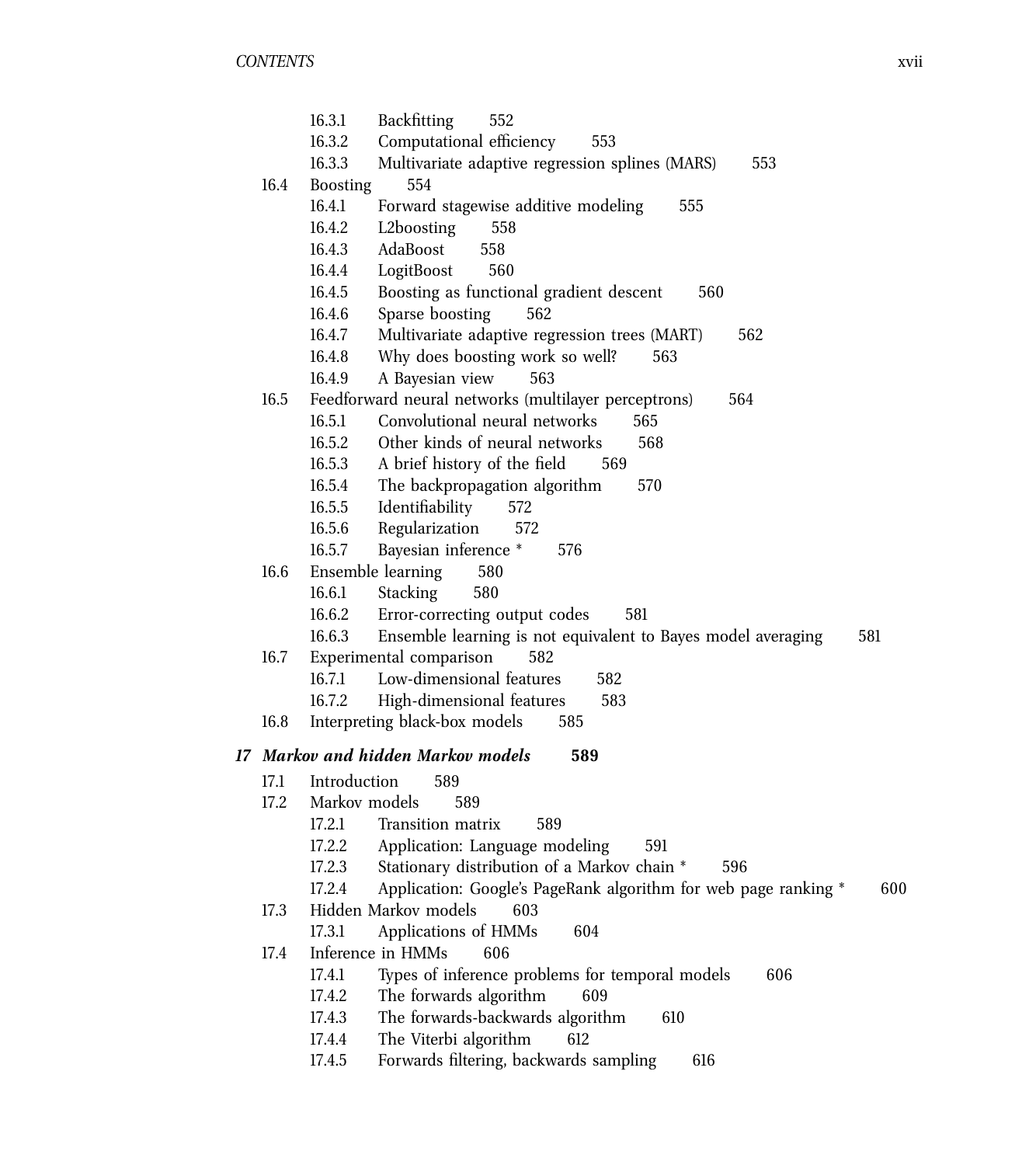- 17.5 Learning for HMMs 617
	- 17.5.1 Training with fully observed data 617
	- 17.5.2 EM for HMMs (the Baum-Welch algorithm) 618
	- 17.5.3 Bayesian methods for "fitting" HMMs \* 620
	- 17.5.4 Discriminative training 620
	- 17.5.5 Model selection 621
- 17.6 Generalizations of HMMs 621
	- 17.6.1 Variable duration (semi-Markov) HMMs 622
	- 17.6.2 Hierarchical HMMs 624
	- 17.6.3 Input-output HMMs 625
	- 17.6.4 Auto-regressive and buried HMMs 626
	- 17.6.5 Factorial HMM 627
	- 17.6.6 Coupled HMM and the influence model 628
	- 17.6.7 Dynamic Bayesian networks (DBNs) 628

## *18 State space models* **631**

- 18.1 Introduction 631
- 18.2 Applications of SSMs 632
	- 18.2.1 SSMs for object tracking 632
	- 18.2.2 Robotic SLAM 633
	- 18.2.3 Online parameter learning using recursive least squares 636
	- 18.2.4 SSM for time series forecasting \* 637
- 18.3 Inference in LG-SSM 640
	- 18.3.1 The Kalman filtering algorithm 640
	- 18.3.2 The Kalman smoothing algorithm 643
- 18.4 Learning for LG-SSM 646
	- 18.4.1 Identifiability and numerical stability 646
	- 18.4.2 Training with fully observed data 647
	- 18.4.3 EM for LG-SSM 647
	- 18.4.4 Subspace methods 647
	- 18.4.5 Bayesian methods for "fitting" LG-SSMs 647
- 18.5 Approximate online inference for non-linear, non-Gaussian SSMs 647
	- 18.5.1 Extended Kalman filter (EKF) 648
	- 18.5.2 Unscented Kalman filter (UKF) 650
	- 18.5.3 Assumed density filtering (ADF) 652
- 18.6 Hybrid discrete/continuous SSMs 655
	- 18.6.1 Inference 656
	- 18.6.2 Application: Data association and multi-target tracking 658
	- 18.6.3 Application: fault diagnosis 659
	- 18.6.4 Application: econometric forecasting 660

### *19 Undirected graphical models (Markov random fields)* **661**

- 19.1 Introduction 661
- 19.2 Conditional independence properties of UGMs 661 19.2.1 Key properties 661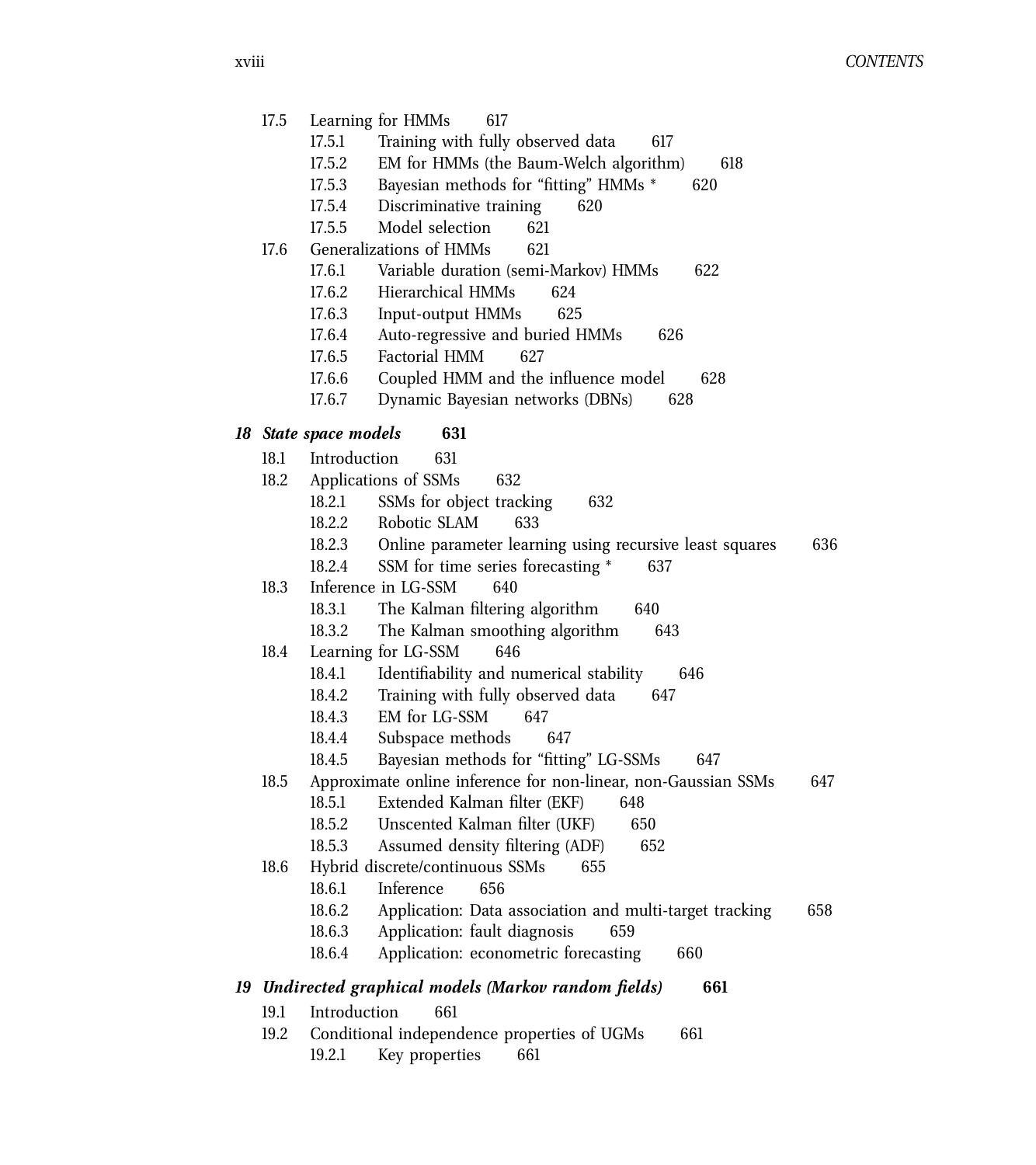- 19.2.2 An undirected alternative to d-separation 663
- 19.2.3 Comparing directed and undirected graphical models 664
- 19.3 Parameterization of MRFs 665
	- 19.3.1 The Hammersley-Clifford theorem 665
	- 19.3.2 Representing potential functions 667
- 19.4 Examples of MRFs 668
	- 19.4.1 Ising model 668
	- 19.4.2 Hopfield networks 669
	- 19.4.3 Potts model 671
	- 19.4.4 Gaussian MRFs 672
	- 19.4.5 Markov logic networks \* 674

# 19.5 Learning 676

- 19.5.1 Training maxent models using gradient methods 676
- 19.5.2 Training partially observed maxent models 677
- 19.5.3 Approximate methods for computing the MLEs of MRFs 678
- 19.5.4 Pseudo likelihood 678
- 19.5.5 Stochastic maximum likelihood 679
- 19.5.6 Feature induction for maxent models \* 680
- 19.5.7 Iterative proportional fitting (IPF) \* 681
- 19.6 Conditional random fields (CRFs) 684
	- 19.6.1 Chain-structured CRFs, MEMMs and the label-bias problem 684
	- 19.6.2 Applications of CRFs 686
	- 19.6.3 CRF training 692
- 19.7 Structural SVMs 693
	- 19.7.1 SSVMs: a probabilistic view 693
	- 19.7.2 SSVMs: a non-probabilistic view 695
	- 19.7.3 Cutting plane methods for fitting SSVMs 698
	- 19.7.4 Online algorithms for fitting SSVMs 700
	- 19.7.5 Latent structural SVMs 701

### *20 Exact inference for graphical models* **707**

- 20.1 Introduction 707
- 20.2 Belief propagation for trees 707
	- 20.2.1 Serial protocol 707
	- 20.2.2 Parallel protocol 709
	- 20.2.3 Gaussian BP \* 710
	- 20.2.4 Other BP variants \* 712
- 20.3 The variable elimination algorithm 714
	- 20.3.1 The generalized distributive law \* 717
	- 20.3.2 Computational complexity of VE 717
	- 20.3.3 A weakness of VE 720
- 20.4 The junction tree algorithm \* 720
	- 20.4.1 Creating a junction tree 720
	- 20.4.2 Message passing on a junction tree 722
	- 20.4.3 Computational complexity of JTA 725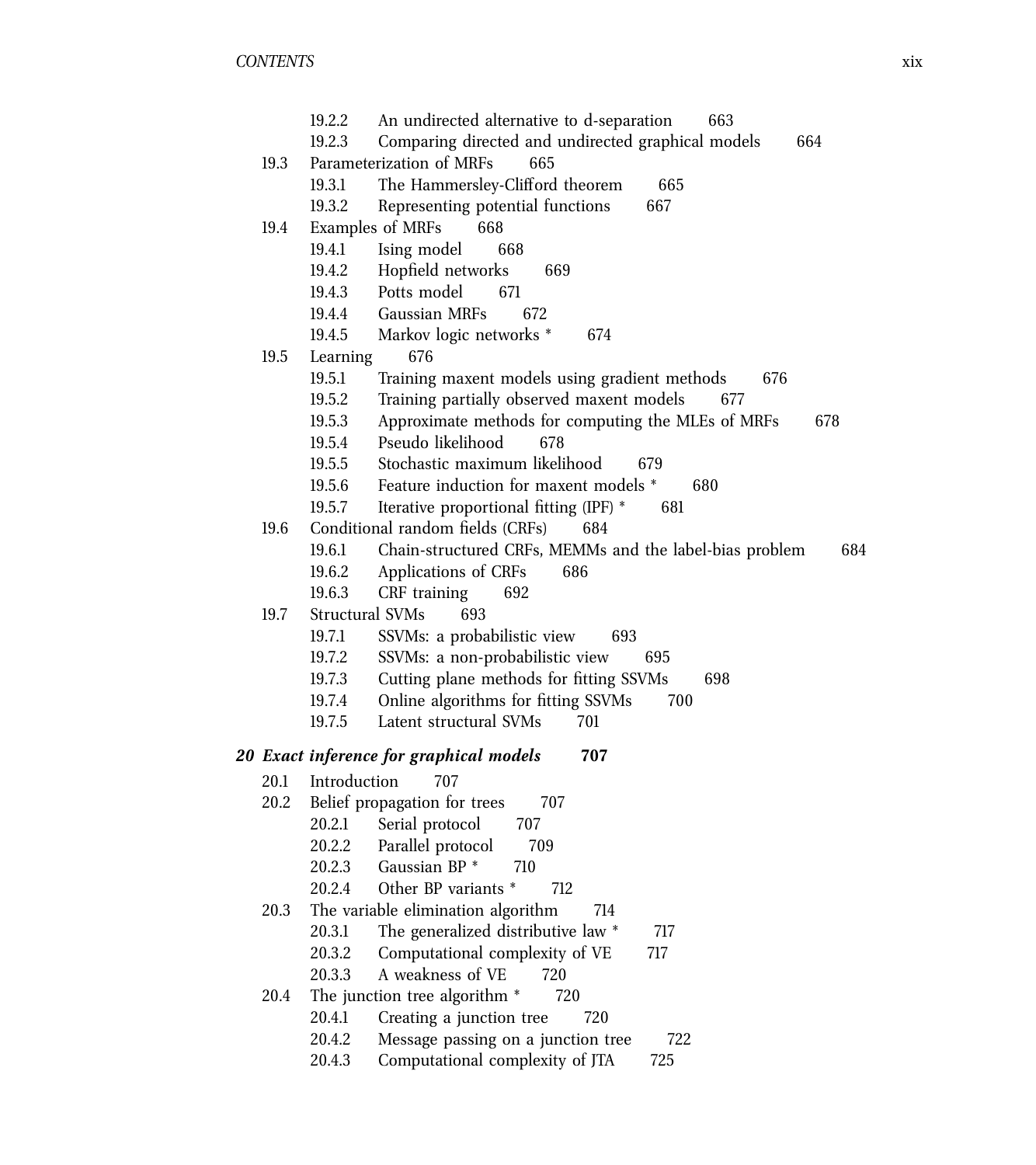| 20.5 | JTA generalizations *<br>20.4.4<br>726<br>Computational intractability of exact inference in the worst case<br>726<br>Approximate inference<br>727<br>20.5.1 |
|------|--------------------------------------------------------------------------------------------------------------------------------------------------------------|
|      | 21 Variational inference<br>731                                                                                                                              |
| 21.1 | Introduction<br>731                                                                                                                                          |
| 21.2 | Variational inference<br>732                                                                                                                                 |
|      | 21.2.1<br>Alternative interpretations of the variational objective<br>733                                                                                    |
|      | 21.2.2<br>Forward or reverse KL? *<br>733                                                                                                                    |
| 21.3 | The mean field method<br>735                                                                                                                                 |
|      | 21.3.1<br>Derivation of the mean field update equations<br>736                                                                                               |
|      | Example: mean field for the Ising model<br>21.3.2<br>737                                                                                                     |
| 21.4 | Structured mean field *<br>739                                                                                                                               |
|      | Example: factorial HMM<br>21.4.1<br>740                                                                                                                      |
| 21.5 | Variational Bayes<br>742                                                                                                                                     |
|      | Example: VB for a univariate Gaussian<br>21.5.1<br>742                                                                                                       |
|      | Example: VB for linear regression<br>21.5.2<br>746                                                                                                           |
| 21.6 | Variational Bayes EM<br>749                                                                                                                                  |
|      | Example: VBEM for mixtures of Gaussians *<br>21.6.1<br>750                                                                                                   |
| 21.7 | Variational message passing and VIBES<br>756                                                                                                                 |
| 21.8 | Local variational bounds *<br>756                                                                                                                            |
|      | 21.8.1<br>Motivating applications<br>756                                                                                                                     |
|      | 21.8.2<br>Bohning's quadratic bound to the log-sum-exp function<br>758                                                                                       |
|      | Bounds for the sigmoid function<br>21.8.3<br>760                                                                                                             |
|      | Other bounds and approximations to the log-sum-exp function *<br>21.8.4<br>762                                                                               |
|      | Variational inference based on upper bounds<br>21.8.5<br>763                                                                                                 |
|      | 22 More variational inference<br>767                                                                                                                         |
| 22.1 | Introduction<br>767                                                                                                                                          |
| 22.2 | Loopy belief propagation: algorithmic issues<br>767                                                                                                          |
|      | A brief history<br>22.2.1<br>767                                                                                                                             |
|      | LBP on pairwise models<br>22.2.2<br>768                                                                                                                      |
|      | LBP on a factor graph<br>22.2.3<br>769                                                                                                                       |
|      | 22.2.4<br>Convergence<br>771                                                                                                                                 |
|      | Accuracy of LBP<br>22.2.5<br>774                                                                                                                             |
|      | Other speedup tricks for LBP <sup>*</sup><br>22.2.6<br>775                                                                                                   |
| 22.3 | Loopy belief propagation: theoretical issues *<br>776                                                                                                        |
|      | UGMs represented in exponential family form<br>22.3.1<br>776                                                                                                 |
|      | 22.3.2<br>The marginal polytope<br>777<br>22.3.3<br>778                                                                                                      |
|      | Exact inference as a variational optimization problem<br>22.3.4<br>779                                                                                       |
|      | Mean field as a variational optimization problem<br>22.3.5<br>LBP as a variational optimization problem<br>779                                               |
|      | 22.3.6<br>Loopy BP vs mean field<br>783                                                                                                                      |
| 22.4 | Extensions of belief propagation *<br>783                                                                                                                    |
|      | Generalized belief propagation<br>22.4.1<br>783                                                                                                              |
|      |                                                                                                                                                              |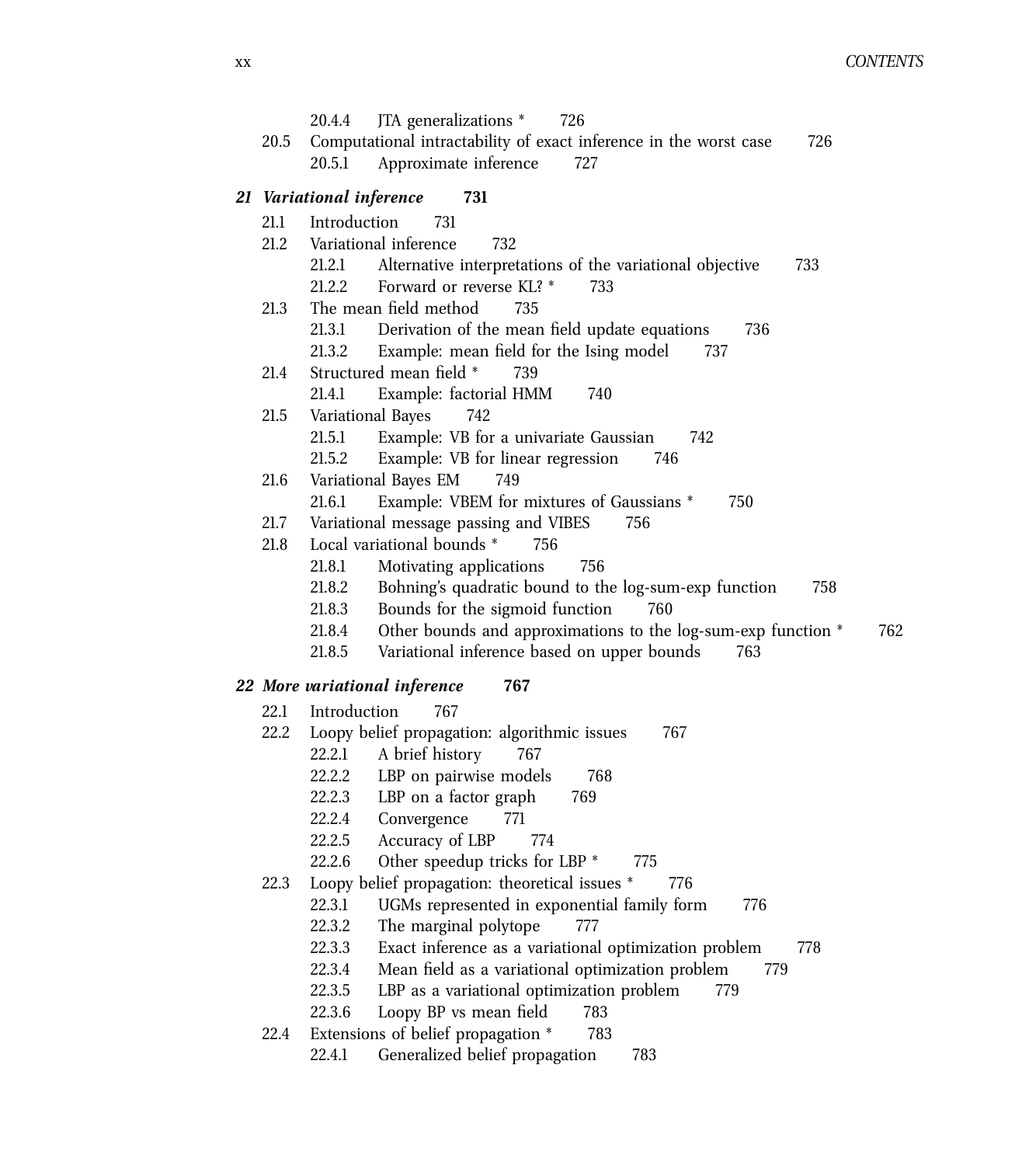|      | 22.4.2                   | Convex belief propagation<br>785                    |     |
|------|--------------------------|-----------------------------------------------------|-----|
| 22.5 |                          | Expectation propagation<br>787                      |     |
|      | 22.5.1                   | EP as a variational inference problem<br>788        |     |
|      | 22.5.2                   | Optimizing the EP objective using moment matching   | 789 |
|      | 22.5.3                   | EP for the clutter problem<br>791                   |     |
|      | 22.5.4                   | LBP is a special case of EP<br>792                  |     |
|      | 22.5.5                   | Ranking players using TrueSkill<br>793              |     |
|      | 22.5.6                   | Other applications of EP<br>799                     |     |
| 22.6 |                          | MAP state estimation<br>799                         |     |
|      | 22.6.1                   | Linear programming relaxation<br>799                |     |
|      | 22.6.2                   | Max-product belief propagation<br>800               |     |
|      | 22.6.3                   | Graphcuts<br>801                                    |     |
|      | 22.6.4                   | Experimental comparison of graphcuts and BP<br>804  |     |
|      | 22.6.5                   | Dual decomposition<br>806                           |     |
|      | 23 Monte Carlo inference | 815                                                 |     |
| 23.1 | Introduction             | 815                                                 |     |
| 23.2 |                          | Sampling from standard distributions<br>815         |     |
|      | 23.2.1                   | Using the cdf<br>815                                |     |
|      | 23.2.2                   | Sampling from a Gaussian (Box-Muller method)<br>817 |     |
| 23.3 |                          | Rejection sampling<br>817                           |     |
|      | 23.3.1                   | Basic idea<br>817                                   |     |
|      | 23.3.2                   | 818<br>Example                                      |     |
|      | 23.3.3                   | Application to Bayesian statistics<br>819           |     |
|      | 23.3.4                   | Adaptive rejection sampling<br>819                  |     |
|      | 23.3.5                   | Rejection sampling in high dimensions<br>820        |     |
| 23.4 |                          | Importance sampling<br>820                          |     |
|      | 23.4.1                   | Basic idea<br>820                                   |     |
|      | 23.4.2                   | Handling unnormalized distributions<br>821          |     |
|      | 23.4.3                   | Importance sampling for a DGM: Likelihood weighting | 822 |
|      | 23.4.4                   | Sampling importance resampling (SIR)<br>822         |     |
| 23.5 | Particle filtering       | 823                                                 |     |
|      | 23.5.1                   | Sequential importance sampling<br>824               |     |
|      | 23.5.2                   | The degeneracy problem<br>825                       |     |
|      | 23.5.3                   | The resampling step<br>825                          |     |
|      | 23.5.4                   | The proposal distribution<br>827                    |     |
|      | 23.5.5                   | Application: robot localization<br>828              |     |
|      | 23.5.6                   | Application: visual object tracking<br>828          |     |
|      | 23.5.7                   | Application: time series forecasting<br>831         |     |
| 23.6 |                          | Rao-Blackwellised particle filtering (RBPF)<br>831  |     |
|      | 23.6.1                   | RBPF for switching LG-SSMs<br>831                   |     |
|      | 23.6.2                   | Application: tracking a maneuvering target<br>832   |     |
|      | 23.6.3                   | Application: Fast SLAM<br>834                       |     |

*24 Markov chain Monte Carlo (MCMC) inference* **837**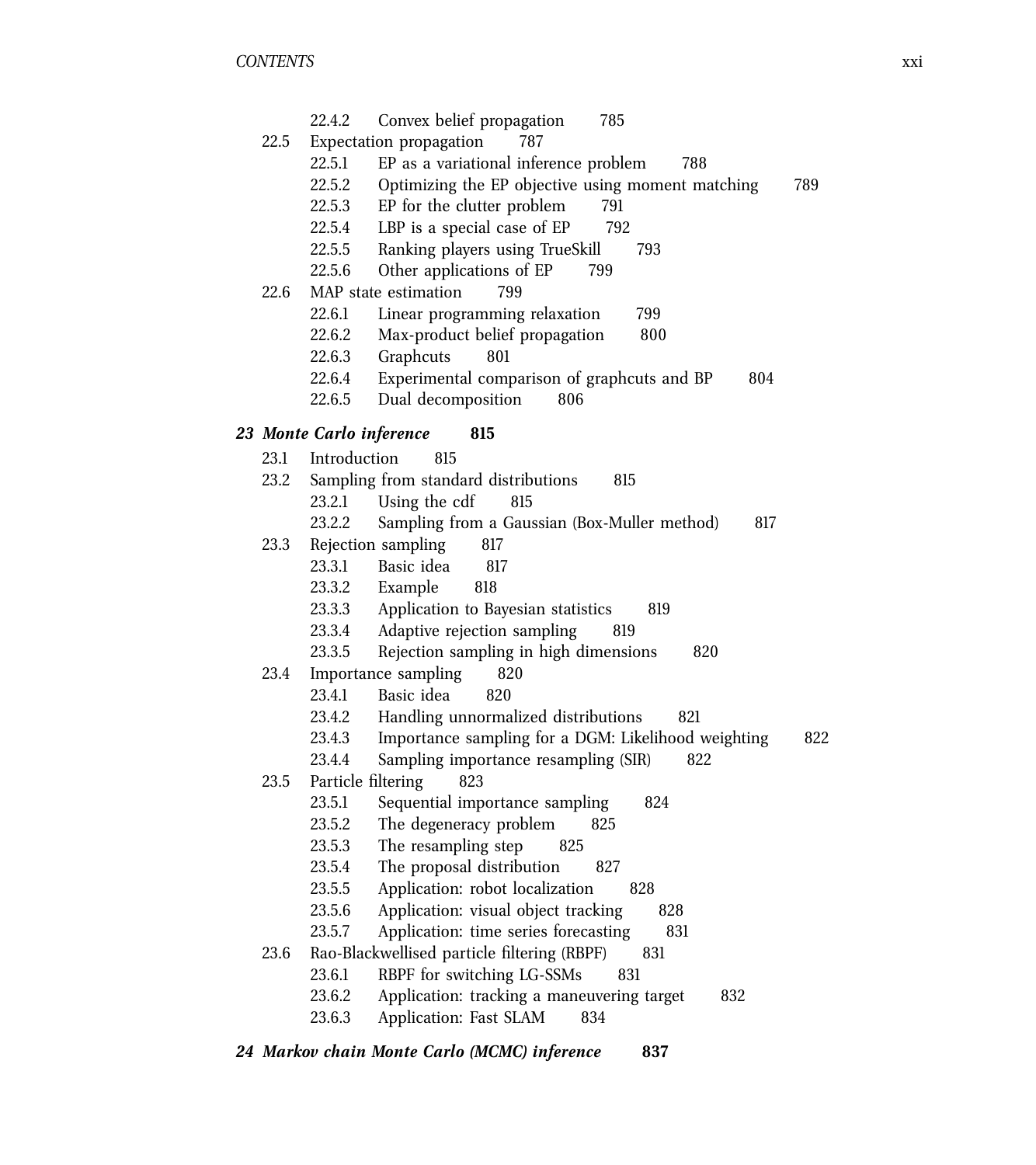24.1 Introduction 837

| 24.2          | Gibbs sampling | 838                                                                  |
|---------------|----------------|----------------------------------------------------------------------|
|               | 24.2.1         | 838<br>Basic idea                                                    |
|               | 24.2.2         | Example: Gibbs sampling for the Ising model<br>838                   |
|               | 24.2.3         | Example: Gibbs sampling for inferring the parameters of a GMM<br>840 |
|               | 24.2.4         | Collapsed Gibbs sampling *<br>841                                    |
|               | 24.2.5         | Gibbs sampling for hierarchical GLMs<br>844                          |
|               | 24.2.6         | BUGS and JAGS<br>846                                                 |
|               | 24.2.7         | The Imputation Posterior (IP) algorithm<br>847                       |
|               | 24.2.8         | <b>Blocking Gibbs sampling</b><br>847                                |
| 24.3          |                | Metropolis Hastings algorithm<br>848                                 |
|               | 24.3.1         | Basic idea<br>848                                                    |
|               | 24.3.2         | Gibbs sampling is a special case of MH<br>849                        |
|               | 24.3.3         | Proposal distributions<br>850                                        |
|               | 24.3.4         | Adaptive MCMC<br>853                                                 |
|               | 24.3.5         | Initialization and mode hopping<br>854                               |
|               | 24.3.6         | Why MH works *<br>854                                                |
|               | 24.3.7         | Reversible jump (trans-dimensional) MCMC *<br>855                    |
| 24.4          |                | Speed and accuracy of MCMC<br>856                                    |
|               | 24.4.1         | The burn-in phase<br>856                                             |
|               | 24.4.2         | Mixing rates of Markov chains *<br>857                               |
|               | 24.4.3         | Practical convergence diagnostics<br>858                             |
|               | 24.4.4         | Accuracy of MCMC<br>860                                              |
|               | 24.4.5         | How many chains?<br>862                                              |
| 24.5          |                | Auxiliary variable MCMC *<br>863                                     |
|               | 24.5.1         | Auxiliary variable sampling for logistic regression<br>863           |
|               | 24.5.2         | Slice sampling<br>864                                                |
|               | 24.5.3         | Swendsen Wang<br>866                                                 |
|               | 24.5.4         | Hybrid/Hamiltonian MCMC *<br>868                                     |
| 24.6          |                | Annealing methods<br>868                                             |
|               | 24.6.1         | Simulated annealing<br>869                                           |
|               | 24.6.2         | Annealed importance sampling<br>871                                  |
|               | 24.6.3         | Parallel tempering<br>871                                            |
| 24.7          |                | Approximating the marginal likelihood<br>872                         |
|               | 24.7.1         | The candidate method<br>872                                          |
|               | 24.7.2         | Harmonic mean estimate<br>872                                        |
|               | 24.7.3         | 873<br>Annealed importance sampling                                  |
| 25 Clustering |                | 875                                                                  |
| 25.1          | Introduction   | 875                                                                  |
|               | 25.1.1         | Measuring (dis)similarity<br>875                                     |
|               | 25.1.2         | Evaluating the output of clustering methods *<br>876                 |
| 25.2          |                | Dirichlet process mixture models<br>879                              |
|               | 25.2.1         | From finite to infinite mixture models<br>879                        |
|               | 25.2.2         | The Dirichlet process<br>882                                         |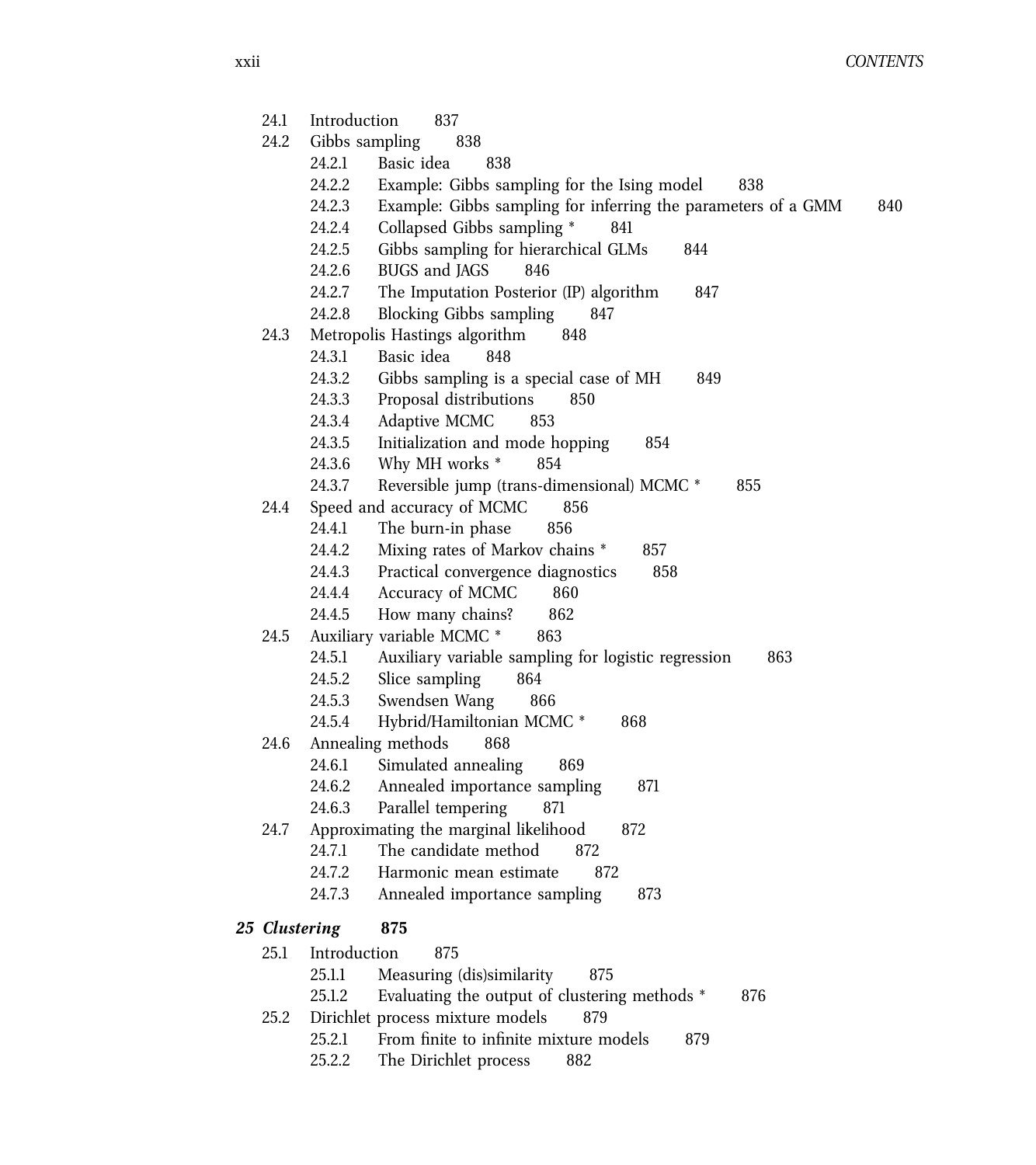|      | 25.2.3              | Applying Dirichlet processes to mixture modeling<br>885                |
|------|---------------------|------------------------------------------------------------------------|
|      | 25.2.4              | Fitting a DP mixture model<br>886                                      |
| 25.3 |                     | Affinity propagation<br>887                                            |
| 25.4 | Spectral clustering | 890                                                                    |
|      | 25.4.1              | Graph Laplacian<br>891                                                 |
|      | 25.4.2              | Normalized graph Laplacian<br>892                                      |
|      | 25.4.3              | Example<br>893                                                         |
| 25.5 |                     | Hierarchical clustering<br>893                                         |
|      | 25.5.1              | Agglomerative clustering<br>895                                        |
|      | 25.5.2              | Divisive clustering<br>898                                             |
|      | 25.5.3              | Choosing the number of clusters<br>899                                 |
|      | 25.5.4              | Bayesian hierarchical clustering<br>899                                |
| 25.6 |                     | Clustering datapoints and features<br>901                              |
|      | 25.6.1              | Biclustering<br>903                                                    |
|      | 25.6.2              | Multi-view clustering<br>903                                           |
|      |                     | 26 Graphical model structure learning<br>907                           |
| 26.1 | Introduction        | 907                                                                    |
| 26.2 |                     | Structure learning for knowledge discovery<br>908                      |
|      | 26.2.1              | Relevance networks<br>908                                              |
|      | 26.2.2              | Dependency networks<br>909                                             |
| 26.3 |                     | Learning tree structures<br>910                                        |
|      | 26.3.1              | Directed or undirected tree?<br>911                                    |
|      | 26.3.2              | Chow-Liu algorithm for finding the ML tree structure<br>912            |
|      | 26.3.3              | Finding the MAP forest<br>912                                          |
|      | 26.3.4              | Mixtures of trees<br>914                                               |
| 26.4 |                     | Learning DAG structures<br>914                                         |
|      | 26.4.1              | Markov equivalence<br>914                                              |
|      | 26.4.2              | Exact structural inference<br>916                                      |
|      | 26.4.3              | Scaling up to larger graphs<br>920                                     |
| 26.5 |                     | Learning DAG structure with latent variables<br>922                    |
|      | 26.5.1              | Approximating the marginal likelihood when we have missing data<br>922 |
|      | 26.5.2              | Structural EM<br>925                                                   |
|      | 26.5.3              | Discovering hidden variables<br>926                                    |
|      | 26.5.4              | Case study: Google's Rephil<br>928                                     |
|      | 26.5.5              | Structural equation models *<br>929                                    |
| 26.6 |                     | Learning causal DAGs<br>931                                            |
|      | 26.6.1              | Causal interpretation of DAGs<br>931                                   |
|      | 26.6.2              | Using causal DAGs to resolve Simpson's paradox<br>933                  |
|      | 26.6.3              | Learning causal DAG structures<br>935                                  |
| 26.7 |                     | Learning undirected Gaussian graphical models<br>938                   |
|      | 26.7.1              | MLE for a GGM<br>938                                                   |
|      | 26.7.2              | Graphical lasso<br>939                                                 |
|      | 26.7.3              | Bayesian inference for GGM structure *<br>941                          |

26.7.4 Handling non-Gaussian data using copulas \* 942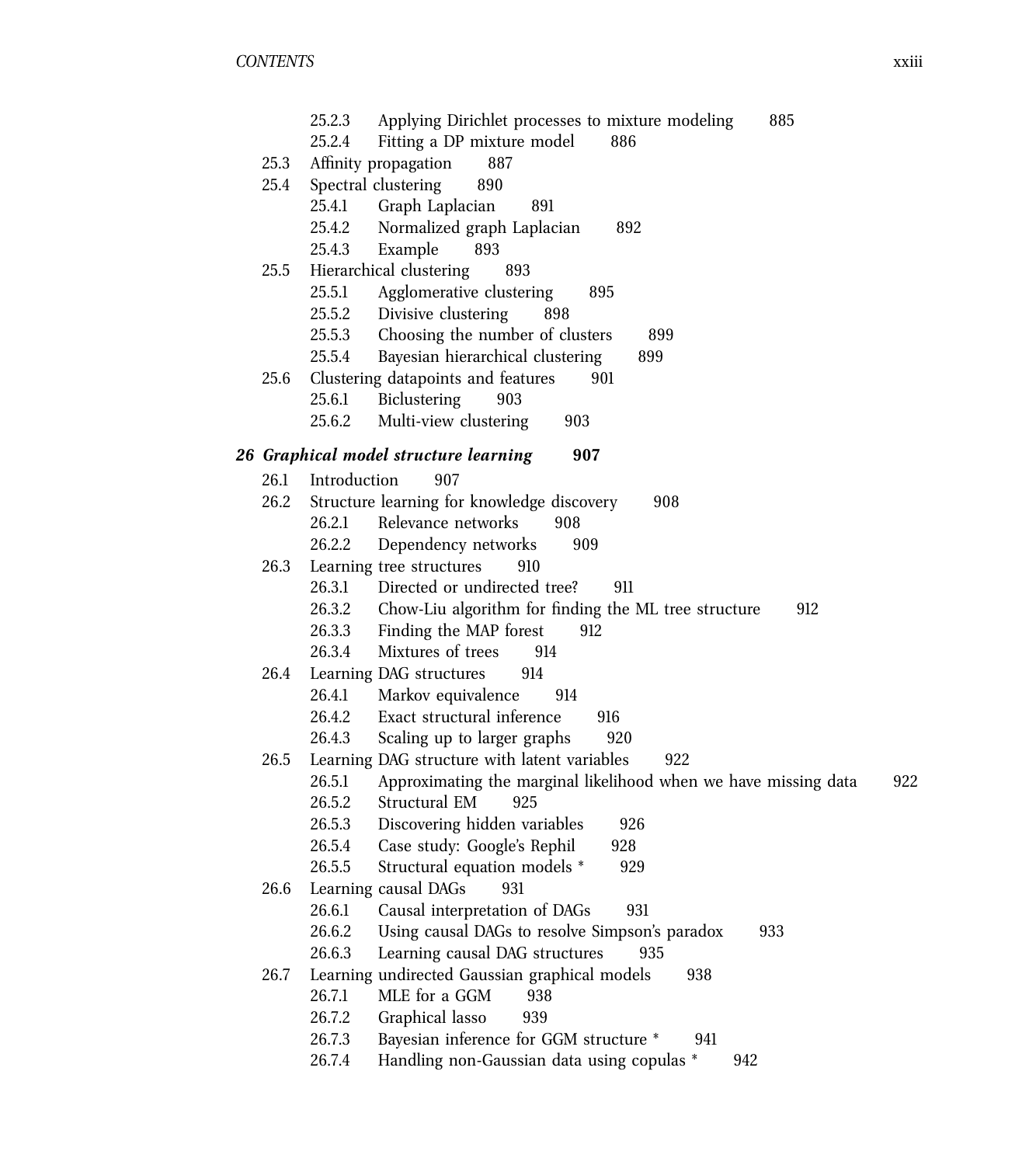| 26.8 | 26.8.1           | Learning undirected discrete graphical models<br>942<br>Graphical lasso for MRFs/CRFs<br>942 |
|------|------------------|----------------------------------------------------------------------------------------------|
|      | 26.8.2           | Thin junction trees<br>944                                                                   |
|      |                  | 27 Latent variable models for discrete data<br>945                                           |
| 27.1 | Introduction     | 945                                                                                          |
| 27.2 |                  | Distributed state LVMs for discrete data<br>946                                              |
|      | 27.2.1           | Mixture models<br>946                                                                        |
|      | 27.2.2           | Exponential family PCA<br>947                                                                |
|      | 27.2.3           | LDA and mPCA<br>948                                                                          |
|      | 27.2.4           | GaP model and non-negative matrix factorization<br>949                                       |
| 27.3 |                  | Latent Dirichlet allocation (LDA)<br>950                                                     |
|      | 27.3.1           | 950<br><b>Basics</b>                                                                         |
|      | 27.3.2           | Unsupervised discovery of topics<br>953                                                      |
|      | 27.3.3           | Quantitatively evaluating LDA as a language model<br>953                                     |
|      | 27.3.4           | Fitting using (collapsed) Gibbs sampling<br>955                                              |
|      | 27.3.5           | Example<br>956                                                                               |
|      | 27.3.6           | Fitting using batch variational inference<br>957                                             |
|      | 27.3.7           | Fitting using online variational inference<br>959                                            |
|      | 27.3.8           | Determining the number of topics<br>960                                                      |
| 27.4 |                  | Extensions of LDA<br>961                                                                     |
|      | 27.4.1           | Correlated topic model<br>961                                                                |
|      | 27.4.2           | Dynamic topic model<br>962                                                                   |
|      | 27.4.3           | LDA-HMM<br>963                                                                               |
|      | 27.4.4           | Supervised LDA<br>967                                                                        |
| 27.5 |                  | LVMs for graph-structured data<br>970<br>Stochastic block model                              |
|      | 27.5.1<br>27.5.2 | 971<br>Mixed membership stochastic block model<br>973                                        |
|      | 27.5.3           | 974<br>Relational topic model                                                                |
| 27.6 |                  | LVMs for relational data<br>975                                                              |
|      | 27.6.1           | Infinite relational model<br>976                                                             |
|      | 27.6.2           | Probabilistic matrix factorization for collaborative filtering<br>979                        |
| 27.7 |                  | Restricted Boltzmann machines (RBMs)<br>983                                                  |
|      | 27.7.1           | Varieties of RBMs<br>985                                                                     |
|      | 27.7.2           | Learning RBMs<br>987                                                                         |
|      | 27.7.3           | Applications of RBMs<br>991                                                                  |
|      | 28 Deep learning | 995                                                                                          |
| 28.1 | Introduction     | 995                                                                                          |
| 28.2 |                  | Deep generative models<br>995                                                                |
|      | 28.2.1           | Deep directed networks<br>996                                                                |
|      | 28.2.2           | Deep Boltzmann machines<br>996                                                               |
|      | 28.2.3           | Deep belief networks<br>997                                                                  |
|      | 28.2.4           | Greedy layer-wise learning of DBNs<br>998                                                    |
|      |                  |                                                                                              |

28.3 Deep neural networks 999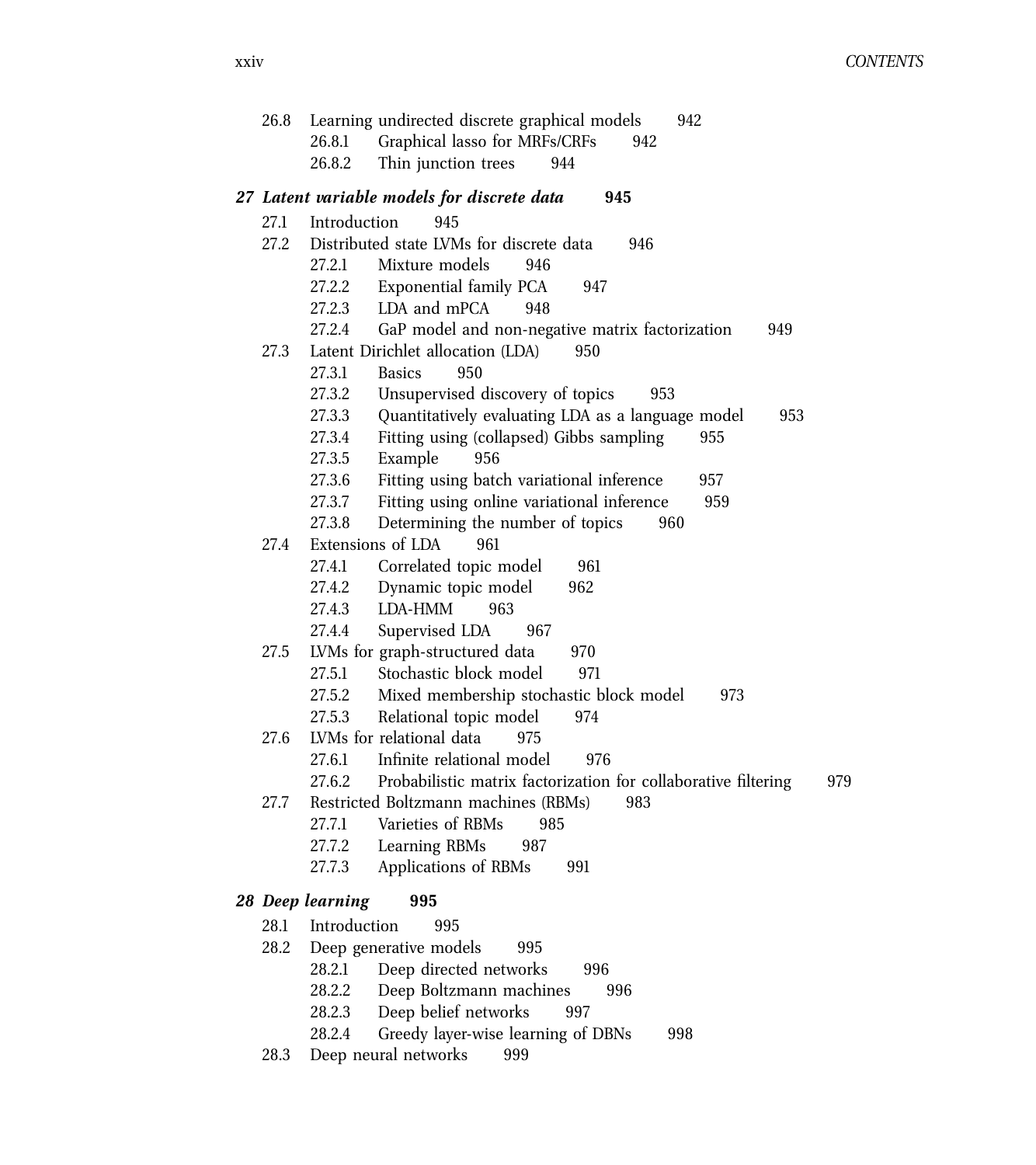- 28.3.1 Deep multi-layer perceptrons 999
- 28.3.2 Deep auto-encoders 1000
- 28.3.3 Stacked denoising auto-encoders 1001
- 28.4 Applications of deep networks 1001
	- 28.4.1 Handwritten digit classification using DBNs 1001
	- 28.4.2 Data visualization and feature discovery using deep auto-encoders 1002
	- 28.4.3 Information retrieval using deep auto-encoders (semantic hashing) 1003
	- 28.4.4 Learning audio features using 1d convolutional DBNs 1004
	- 28.4.5 Learning image features using 2d convolutional DBNs 1005
- 28.5 Discussion 1005

# *Notation* **1009**

# *Bibliography* **1015**

# *Indexes* **1045**

Index to code 1046 Index to keywords 1049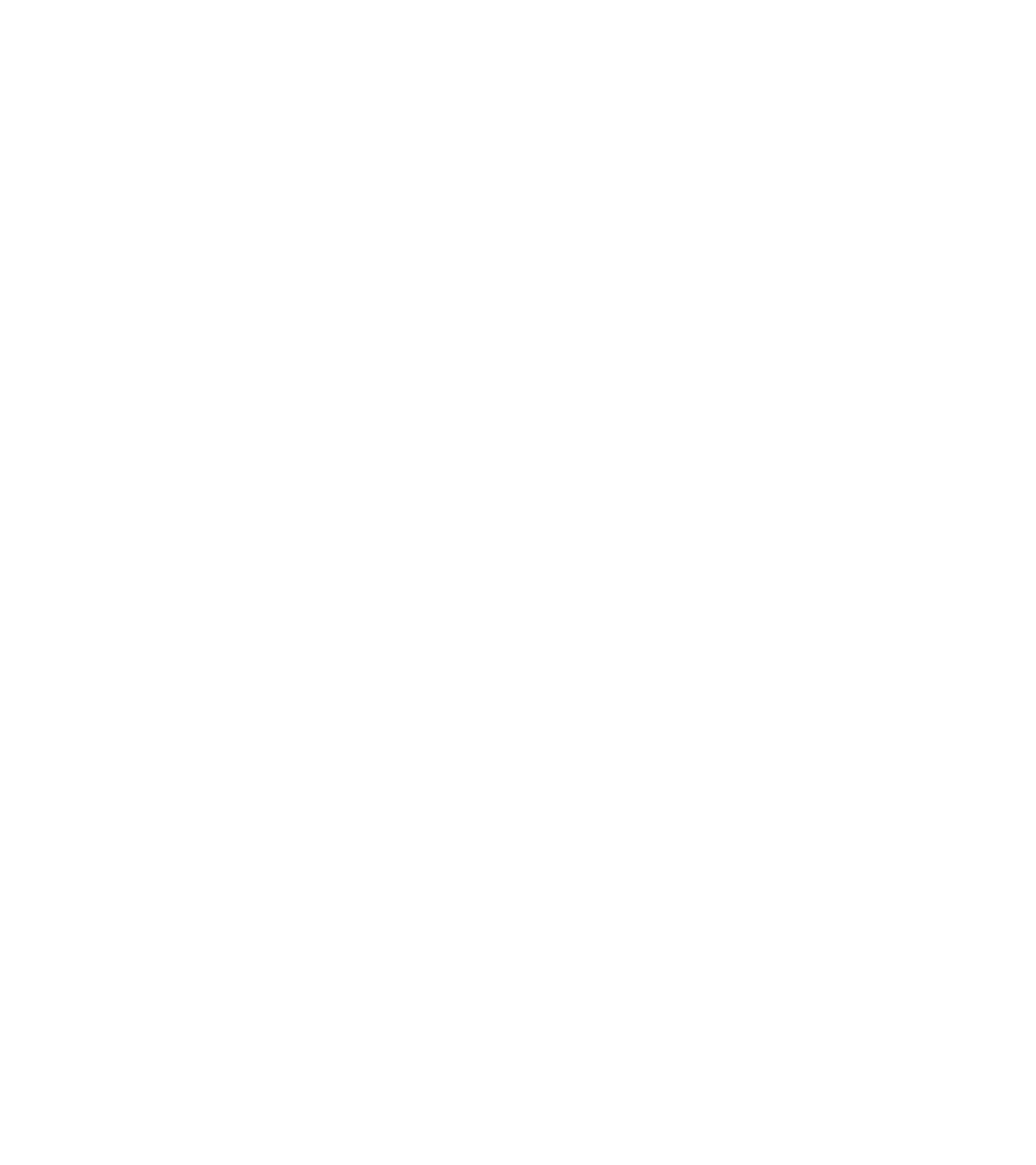# *Preface*

# **Introduction**

With the ever increasing amounts of data in electronic form, the need for automated methods for data analysis continues to grow. The goal of machine learning is to develop methods that can automatically detect patterns in data, and then to use the uncovered patterns to predict future data or other outcomes of interest. Machine learning is thus closely related to the fields of statistics and data mining, but differs slightly in terms of its emphasis and terminology. This book provides a detailed introduction to the field, and includes worked examples drawn from application domains such as molecular biology, text processing, computer vision, and robotics.

#### **Target audience**

This book is suitable for upper-level undergraduate students and beginning graduate students in computer science, statistics, electrical engineering, econometrics, or any one else who has the appropriate mathematical background. Specifically, the reader is assumed to already be familiar with basic multivariate calculus, probability, linear algebra, and computer programming. Prior exposure to statistics is helpful but not necessary.

#### **A probabilistic approach**

This books adopts the view that the best way to make machines that can learn from data is to use the tools of probability theory, which has been the mainstay of statistics and engineering for centuries. Probability theory can be applied to any problem involving uncertainty. In machine learning, uncertainty comes in many forms: what is the best prediction (or decision) given some data? what is the best model given some data? what measurement should I perform next? etc.

The systematic application of probabilistic reasoning to all inferential problems, including inferring parameters of statistical models, is sometimes called a Bayesian approach. However, this term tends to elicit very strong reactions (either positive or negative, depending on who you ask), so we prefer the more neutral term "probabilistic approach". Besides, we will often use techniques such as maximum likelihood estimation, which are not Bayesian methods, but certainly fall within the probabilistic paradigm.

Rather than describing a cookbook of different heuristic methods, this book stresses a principled model-based approach to machine learning. For any given model, a variety of algorithms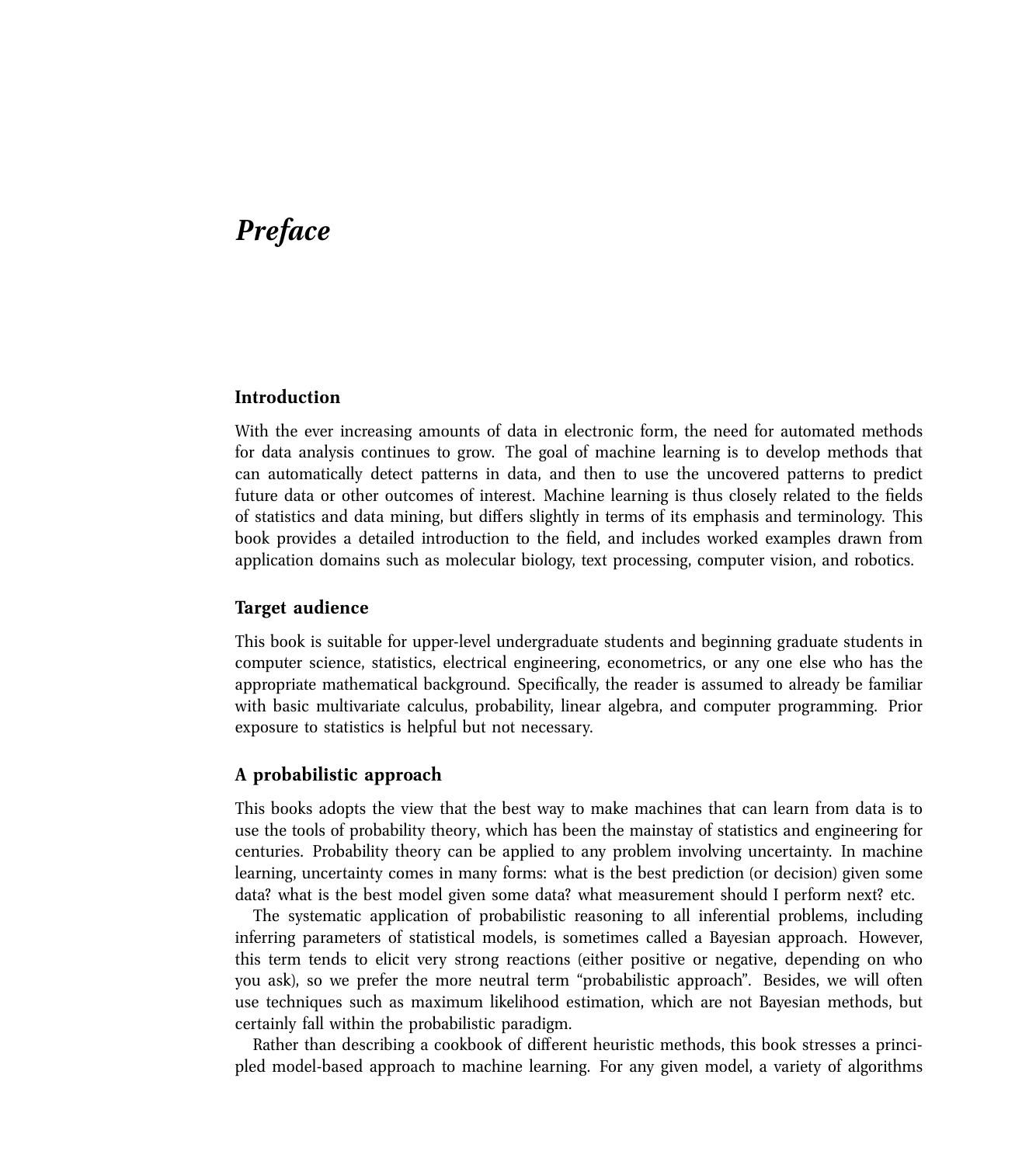can often be applied. Conversely, any given algorithm can often be applied to a variety of models. This kind of modularity, where we distinguish model from algorithm, is good pedagogy and good engineering.

We will often use the language of graphical models to specify our models in a concise and intuitive way. In addition to aiding comprehension, the graph structure aids in developing efficient algorithms, as we will see. However, this book is not primarily about graphical models; it is about probabilistic modeling in general.

#### **A practical approach**

Nearly all of the methods described in this book have been implemented in a MATLAB software package called **PMTK**, which stands for probabilistic modeling toolkit. This is freely available from pmtk3.googlecode.com (the digit 3 refers to the third edition of the toolkit, which is the one used in this version of the book). There are also a variety of supporting files, written by other people, available at pmtksupport.googlecode.com. These will be downloaded automatically, if you follow the setup instructions described on the PMTK website.

MATLAB is a high-level, interactive scripting language ideally suited to numerical computation and data visualization, and can be purchased from www.mathworks.com. Some of the code requires the Statistics toolbox, which needs to be purchased separately. There is also a free version of Matlab called **Octave**, available at http://www.gnu.org/software/octave/, which supports most of the functionality of MATLAB. Some (but not all) of the code in this book also works in Octave. See the PMTK website for details.

PMTK was used to generate many of the figures in this book; the source code for these figures is included on the PMTK website, allowing the reader to easily see the effects of changing the data or algorithm or parameter settings. The book refers to files by name, e.g., naiveBayesFit. In order to find the corresponding file, you can use two methods: within Matlab you can type which naiveBayesFit and it will return the full path to the file; or, if you do not have Matlab but want to read the source code anyway, you can use your favorite search engine, which should return the corresponding file from the pmtk3.googlecode.com website.

Details on *how to use* PMTK can be found on the website, which will be udpated over time. Details on the *underlying theory* behind these methods can be found in this book.

#### **Acknowledgments**

A book this large is obviously a team effort. I would especially like to thank the following people: my wife Margaret, for keeping the home fires burning as I toiled away in my office for the last six years; Matt Dunham, who created many of the figures in this book, and who wrote much of the code in PMTK; Baback Moghaddam, who gave extremely detailed feedback on every page of an earlier draft of the book; Chris Williams, who also gave very detailed feedback; Cody Severinski and Wei-Lwun Lu, who assisted with figures; generations of UBC students, who gave helpful comments on earlier drafts; Daphne Koller, Nir Friedman, and Chris Manning, for letting me use their latex style files; Stanford University, Google Research and Skyline College for hosting me during part of my sabbatical; and various Canadian funding agencies (NSERC, CRC and CIFAR) who have supported me financially over the years.

In addition, I would like to thank the following people for giving me helpful feedback on parts